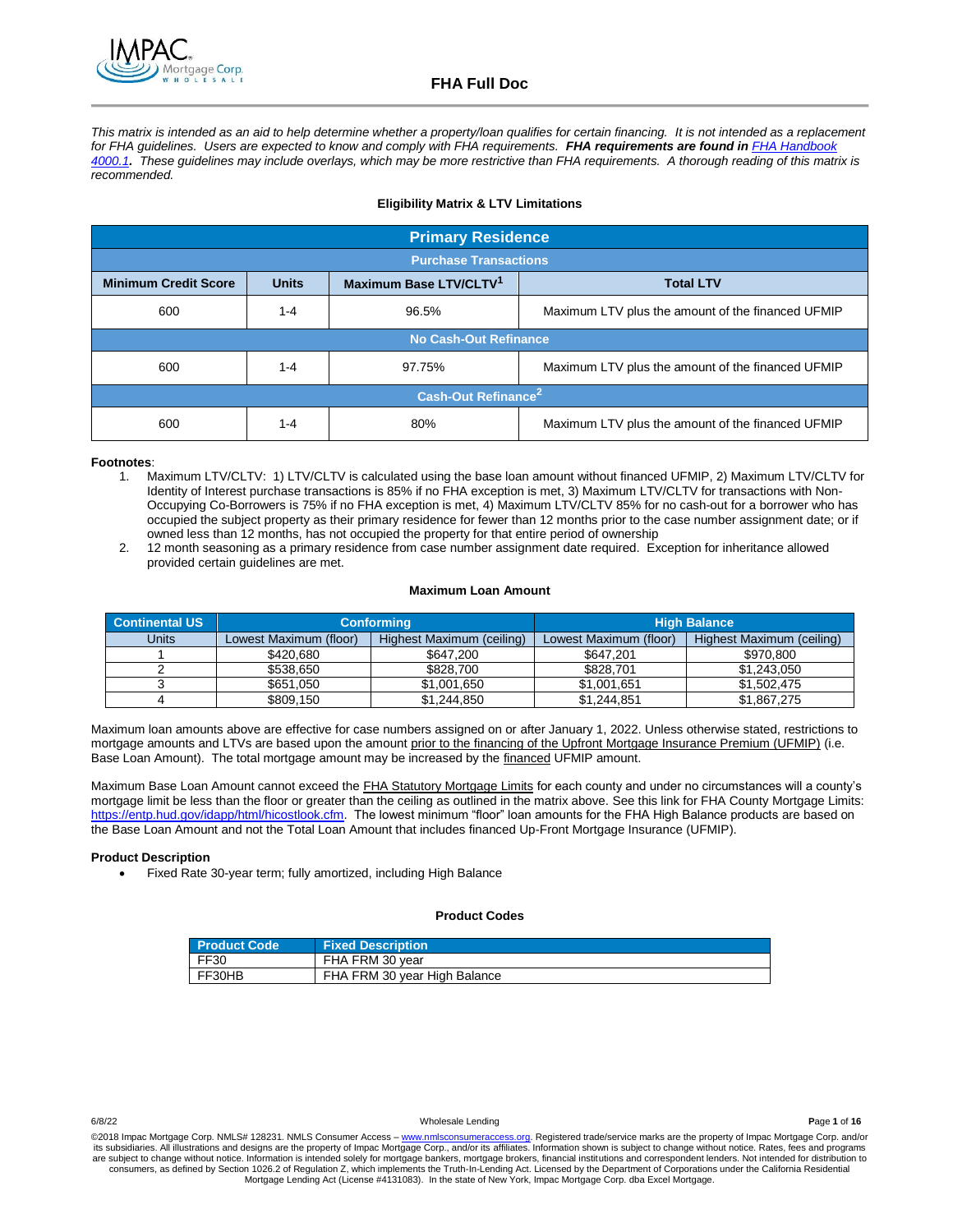

### **Eligibility Requirements**

| Appraisal                        | Appraisal Validity:                                                                                                                                                                                                                                                                                                                                                                                                                                                                                                                                                   |  |  |
|----------------------------------|-----------------------------------------------------------------------------------------------------------------------------------------------------------------------------------------------------------------------------------------------------------------------------------------------------------------------------------------------------------------------------------------------------------------------------------------------------------------------------------------------------------------------------------------------------------------------|--|--|
| <b>Requirements</b>              | The initial appraisal is valid for 120 days as measured from the effective date of the appraisal to the<br>disbursement date. For purposes of counting days, day one is the day after the effective or issue date of<br>the document, whichever is later.                                                                                                                                                                                                                                                                                                             |  |  |
|                                  | The 120-day validity period of an appraisal may be extended for 30 days at the option of the Mortgagee if:<br>The mortgagee approved the borrower or HUD issued the Firm Commitment before the<br>$\circ$<br>expiration of the original appraisal; or                                                                                                                                                                                                                                                                                                                 |  |  |
|                                  | The borrower signed a valid sales contract prior to the expiration date of the appraisal<br>$\circ$                                                                                                                                                                                                                                                                                                                                                                                                                                                                   |  |  |
|                                  | Appraisal Update:                                                                                                                                                                                                                                                                                                                                                                                                                                                                                                                                                     |  |  |
|                                  | An appraisal update must be performed before the initial appraisal (with no extension) has expired.<br>Where the initial appraisal is subsequently updated, the updated appraisal is valid for a period of 240 days<br>$\bullet$<br>after the effective date of the initial appraisal report that is being updated.                                                                                                                                                                                                                                                   |  |  |
|                                  | Appraisal Integrity:                                                                                                                                                                                                                                                                                                                                                                                                                                                                                                                                                  |  |  |
|                                  | The appraisal report must be completed by a FHA roster appraiser and list FHA as an intended user of the<br>٠                                                                                                                                                                                                                                                                                                                                                                                                                                                         |  |  |
|                                  | appraisal.<br>Appraisal must comply with the FHA Appraisal Independence Policy.                                                                                                                                                                                                                                                                                                                                                                                                                                                                                       |  |  |
|                                  |                                                                                                                                                                                                                                                                                                                                                                                                                                                                                                                                                                       |  |  |
|                                  | Case Numbers<br>FHA case number is assigned to the property, not to the borrower.                                                                                                                                                                                                                                                                                                                                                                                                                                                                                     |  |  |
|                                  | The effective date of the appraisal cannot be before the FHA case number assignment date unless the<br>mortgagee certifies, via the certification field in the Appraisal Logging Screen in FHA Connection, that the<br>appraisal was ordered for conventional lending or government-guaranteed loan purposes and was                                                                                                                                                                                                                                                  |  |  |
|                                  | performed by a FHA Roster Appraiser.                                                                                                                                                                                                                                                                                                                                                                                                                                                                                                                                  |  |  |
|                                  | <b>Transferring Existing Appraisals</b>                                                                                                                                                                                                                                                                                                                                                                                                                                                                                                                               |  |  |
|                                  | In cases where a borrower has switched mortgagees, the first mortgagee must, at the borrower's request,                                                                                                                                                                                                                                                                                                                                                                                                                                                               |  |  |
|                                  | transfer the appraisal to the second mortgagee within 5 business days.<br>The appraiser is not required to provide the appraisal to the new mortgagee. The client name on the<br>$\blacksquare$                                                                                                                                                                                                                                                                                                                                                                       |  |  |
|                                  | appraisal does not need to reflect the new mortgagee.                                                                                                                                                                                                                                                                                                                                                                                                                                                                                                                 |  |  |
|                                  | If the original mortgagee has not been reimbursed for the cost of the appraisal, the mortgagee is not<br>required to transfer the appraisal until it is reimbursed.                                                                                                                                                                                                                                                                                                                                                                                                   |  |  |
|                                  | The second mortgagee may not request the appraiser to readdress the appraisal.                                                                                                                                                                                                                                                                                                                                                                                                                                                                                        |  |  |
|                                  | Where a mortgagee uses an existing appraisal for a different borrower, the mortgagee must enter the new<br>borrower's information in FHA Connection. The mortgagee must collect an appraisal fee from the new<br>borrower and refund the fee to the original borrower. If a Case Transfer is involved, the new mortgagee<br>must enter the borrower's information in FHA Connection. The new mortgagee must collect an appraisal<br>fee from the borrower, and send the fee to the original mortgagee, who, in turn, must refund the fee to the<br>original borrower. |  |  |
|                                  | <b>Communications with Third Parties</b>                                                                                                                                                                                                                                                                                                                                                                                                                                                                                                                              |  |  |
|                                  | Mortgagees may not discuss the contents of the appraisal with anyone other than the borrower. This includes<br>real estate agents.                                                                                                                                                                                                                                                                                                                                                                                                                                    |  |  |
|                                  | <b>Mixed Use</b>                                                                                                                                                                                                                                                                                                                                                                                                                                                                                                                                                      |  |  |
|                                  | Mixed Use refers to a property suitable for a combination of uses including any of the following: commercial,<br>residential, retail, office or parking space. Mixed Use 1-4 unit Single Family Properties are eligible for FHA<br>insurance, provided:                                                                                                                                                                                                                                                                                                               |  |  |
|                                  | A minimum of 51% of the entire building square footage is for residential use; and                                                                                                                                                                                                                                                                                                                                                                                                                                                                                    |  |  |
|                                  | The commercial use will not affect the health and safety of the occupants of the residential property                                                                                                                                                                                                                                                                                                                                                                                                                                                                 |  |  |
|                                  | All properties must meet HUD's Minimum Property Requirements and Minimum Property Standards. See FHA<br>Handbook 4000.1, Section II.A.3(a)(ii) for additional details.                                                                                                                                                                                                                                                                                                                                                                                                |  |  |
|                                  | Note: The ECOA Valuations Rule requires copies of appraisals and other written valuations be delivered to borrower<br>promptly upon completion, or three (3) business days before consummation, whichever is earlier.                                                                                                                                                                                                                                                                                                                                                 |  |  |
| Appraiser<br><b>Requirements</b> | Appraisers must be on FHA's approved list on the FHA Connection with State Certification designation of Certified<br>General or Certified Residential                                                                                                                                                                                                                                                                                                                                                                                                                 |  |  |
|                                  | The assigned appraiser must perform the physical inspection of the property. He/she may not sign the appraisal<br>performed by another appraiser                                                                                                                                                                                                                                                                                                                                                                                                                      |  |  |
|                                  | Information Required before Commencement of Appraisal<br>The Appraiser must obtain all of the following from the mortgagee before beginning an appraisal:                                                                                                                                                                                                                                                                                                                                                                                                             |  |  |
|                                  | A complete copy of the executed sales contract for the subject, if a purchase transaction;                                                                                                                                                                                                                                                                                                                                                                                                                                                                            |  |  |
|                                  | The land lease, if applicable;                                                                                                                                                                                                                                                                                                                                                                                                                                                                                                                                        |  |  |

6/8/22 Wholesale Lending **P**age **2** of **16**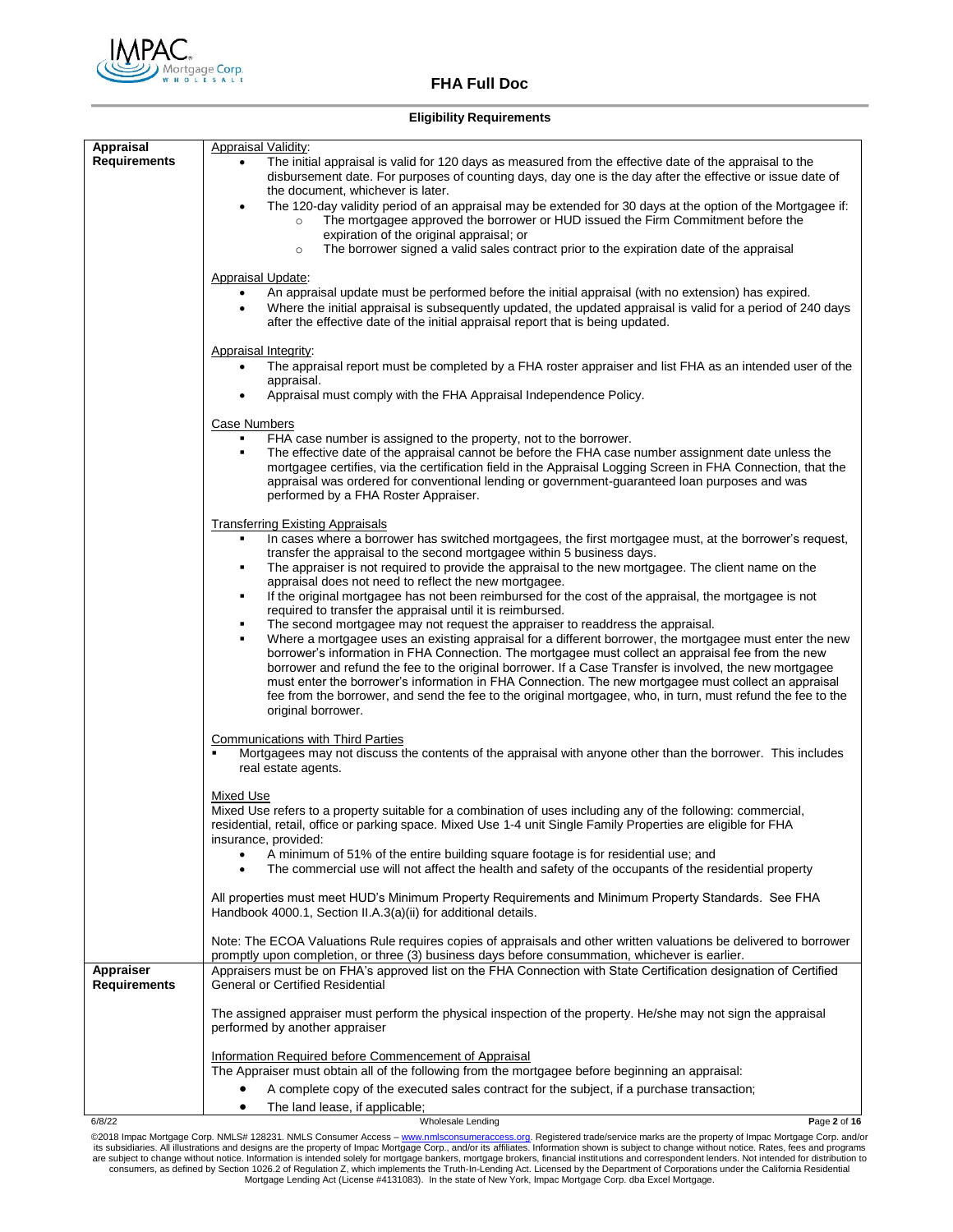

|                                       | Surveys or legal descriptions, if available;<br>$\bullet$                                                                                                                                                                                                                                                                                                                                                                                                                                                                                                                                                                                                        |  |  |  |
|---------------------------------------|------------------------------------------------------------------------------------------------------------------------------------------------------------------------------------------------------------------------------------------------------------------------------------------------------------------------------------------------------------------------------------------------------------------------------------------------------------------------------------------------------------------------------------------------------------------------------------------------------------------------------------------------------------------|--|--|--|
|                                       | Any other legal documents contained in the loan file; and                                                                                                                                                                                                                                                                                                                                                                                                                                                                                                                                                                                                        |  |  |  |
|                                       | A point of contact and contact information for the mortgagee so that the appraiser can communicate any<br>noncompliance issues.                                                                                                                                                                                                                                                                                                                                                                                                                                                                                                                                  |  |  |  |
|                                       | Appraiser must comply with the FHA Appraisal Independence Policy                                                                                                                                                                                                                                                                                                                                                                                                                                                                                                                                                                                                 |  |  |  |
| <b>Assets</b>                         | Refer to FHA Handbook 4000.1 II.A.4.d for asset requirements on loans underwritten and approved by TOTAL<br>Scorecard or <b>FHA Handbook 4000.1 II.A.5.c</b> for manual underwriting asset requirements (i.e. Refer<br>recommendations from TOTAL Scorecard or Approve/Accept recommendations from TOTAL whereby a manual<br>downgrade is required).                                                                                                                                                                                                                                                                                                             |  |  |  |
|                                       | Minimum Required Investment (MRI):<br>The borrower must make a MRI of at least 3.5% of the sales price or appraised value (whichever is less)                                                                                                                                                                                                                                                                                                                                                                                                                                                                                                                    |  |  |  |
|                                       | The mortgagee may only consider assets derived from acceptable sources in accordance with FHA<br>guidelines.                                                                                                                                                                                                                                                                                                                                                                                                                                                                                                                                                     |  |  |  |
|                                       | Closing costs, prepaid items and other fees (e.g. commitment fees, discount points, premium pricing, etc.)<br>٠<br>may not be applied toward the borrower's MRI                                                                                                                                                                                                                                                                                                                                                                                                                                                                                                  |  |  |  |
|                                       | Reserves:<br>TOTAL Scorecard with Approve/Accept recommendation:<br>1-2 unit properties: Per TOTAL<br>$\circ$<br>3-4 unit properties: 3 months PITIA in reserves<br>$\circ$<br>TOTAL Scorecard with Refer recommendation or with Approve/Accept recommendation that requires a<br>manual downgrade:<br>1-2 unit properties: 1 month PITIA in reserves<br>$\circ$<br>3-4 unit properties: 3 months PITIA in reserves<br>$\circ$                                                                                                                                                                                                                                   |  |  |  |
|                                       | New Accounts / Large Deposits:<br>For recently opened accounts and recent individual deposits of more than 1% of the Adjusted Value (i.e. lesser of<br>sales price or appraised value), the mortgagee must obtain documentation of the deposits. The mortgagee must<br>also verify that no debts were incurred to obtain part, or all, of the MRI.                                                                                                                                                                                                                                                                                                               |  |  |  |
| <b>Borrower</b><br><b>Eligibility</b> | U.S. citizenship is not required. The mortgagee must determine the U.S. residency status of the borrower based on<br>information provided on the mortgage application and other application documentation. In no case is a Social<br>Security card sufficient to prove immigration or work status. All Borrowers, including permanent resident aliens must<br>have a valid social security number. Validate the social security number using any one of the following.<br>Social Security Card<br>$\bullet$<br>Pay stub<br>$\bullet$<br>$W-2$<br><b>Tax Transcripts</b><br>Validation from SSA                                                                   |  |  |  |
|                                       | <b>Permanent Resident Aliens</b>                                                                                                                                                                                                                                                                                                                                                                                                                                                                                                                                                                                                                                 |  |  |  |
|                                       | Same eligibility requirements as US Citizens<br>The mortgage file must include evidence of lawful permanent residence and indicate that the Borrower is a<br>$\bullet$<br>lawful permanent resident on the URLA.<br>The U.S. Citizenship and Immigration Services (USCIS) within the Department of Homeland Security<br>provides evidence of lawful permanent resident status. Valid resident alien card (aka "green card") is<br>required.                                                                                                                                                                                                                      |  |  |  |
|                                       | Non-Permanent Resident Aliens<br>Property will be borrower's principal residence<br>٠<br>Borrower has a valid SSN<br>$\bullet$                                                                                                                                                                                                                                                                                                                                                                                                                                                                                                                                   |  |  |  |
|                                       | Borrower is eligible to work in the United States, as evidenced by An Employment Authorization Document<br>(USCIS Form I-766) showing that work authorization is status is current.<br>If the Employment Authorization Document (USCIS Form I-766) will expire within one year and<br>$\circ$<br>a prior history of residency status renewals exists, the mortgagee may assume that continuation<br>will be granted. If there are no prior renewals, the mortgagee must determine the likelihood of<br>renewal based on information from the employer or the USCIS.<br>Borrower satisfies the same requirements, terms and conditions as those for U.S. citizens |  |  |  |
|                                       | <b>Inter Vivos Revocable Trust</b><br>The mortgagee may originate a mortgage for a living trust for a property held by the living trust, provided:<br>The beneficiary of the living trust is a cosigner<br>$\blacksquare$                                                                                                                                                                                                                                                                                                                                                                                                                                        |  |  |  |
|                                       | The beneficiary will occupy the property as their principal residence<br>The trust provides reasonable means to assure that the mortgagee will be notified of any changes to the<br>trust, including transfer of beneficial interest and any changes in occupancy status of the property<br>The mortgagee must obtain a copy of the trust documentation<br>٠                                                                                                                                                                                                                                                                                                     |  |  |  |
| 6/8/22                                | Wholesale Lending<br>Page 3 of 16                                                                                                                                                                                                                                                                                                                                                                                                                                                                                                                                                                                                                                |  |  |  |
|                                       | @2018 Impac Mortgage Corp. NMLS# 128231. NMLS Consumer Access - www.nmlsconsumeraccess.org. Registered trade/service marks are the property of Impac Mortgage Corp. and/or<br>its subsidiaries. All illustrations and designs are the property of Impac Mortgage Corp., and/or its affiliates. Information shown is subject to change without notice. Rates, fees and programs                                                                                                                                                                                                                                                                                   |  |  |  |

its subsidiaries. All illustrations and designs are the property of Impac Mortgage Corp., and/or its affiliates. Information shown is subject to change without notice. Rates, fees and programs<br>are subject to change without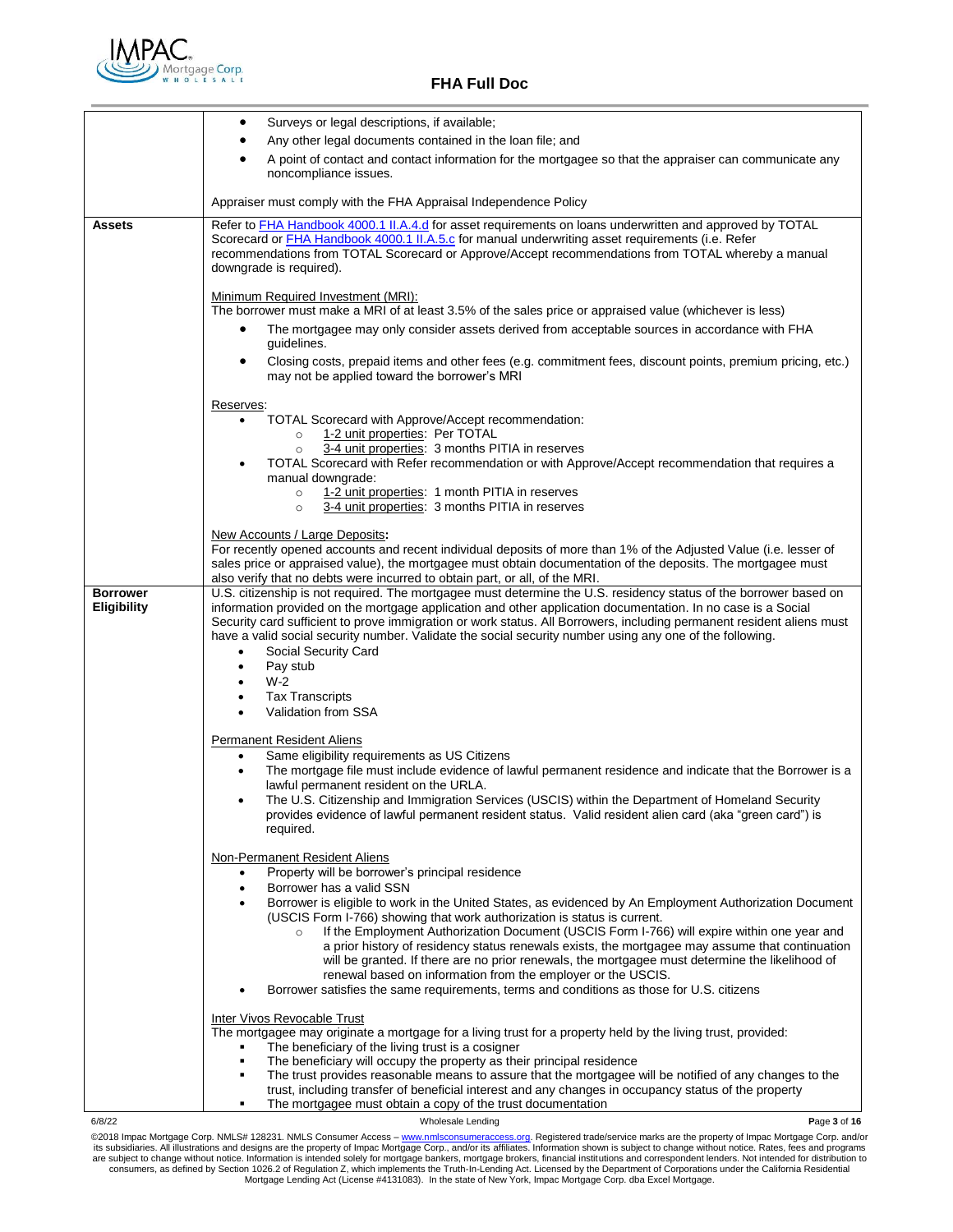

|                       | Power of Attorney (POA) is not allowed on inter vivos trusts<br>٠                                                                                                                                                                                     |
|-----------------------|-------------------------------------------------------------------------------------------------------------------------------------------------------------------------------------------------------------------------------------------------------|
|                       | Family Member is defined as follows, regardless of actual or perceived sexual orientation, gender identity, or legal<br>marital status:                                                                                                               |
|                       | Chile, parent, or grandparent<br>$\bullet$                                                                                                                                                                                                            |
|                       | A child is defined as a son, stepson, daughter, or stepdaughter<br>$\circ$<br>A parent or grandparent includes a step-parent/grandparent or foster parent/grandparent<br>$\circ$                                                                      |
|                       | Spouse or domestic partner                                                                                                                                                                                                                            |
|                       | Legally adopted son or daughter, including a child who is placed with the borrower by an authorized<br>agency for legal adoption                                                                                                                      |
|                       | Foster child                                                                                                                                                                                                                                          |
|                       | Brother, stepbrother<br>٠                                                                                                                                                                                                                             |
|                       | Sister, stepsister<br>Uncle<br>٠                                                                                                                                                                                                                      |
|                       | Aunt<br>٠                                                                                                                                                                                                                                             |
|                       | Son-in-law, daughter-in-law, father-in-law, mother-in-law, brother-in-law, or sister-in-law of the borrower                                                                                                                                           |
|                       | *Note: "Cousins" are not considered family members for this definition.                                                                                                                                                                               |
|                       | Ineligible:                                                                                                                                                                                                                                           |
|                       | <b>Foreign Nationals</b><br>$\bullet$                                                                                                                                                                                                                 |
|                       | <b>Land Trusts</b><br>Governmental entities and FHA-approved nonprofit corporations<br>$\bullet$                                                                                                                                                      |
| Co-Borrowers,         | Co-Borrower:                                                                                                                                                                                                                                          |
| <b>Co-Signers and</b> | Must take title to the property in their own name or a Living Trust<br>$\bullet$                                                                                                                                                                      |
| <b>Non-Occupants</b>  | Must sign all documents including the Loan Application, Note and all security instruments<br>$\bullet$<br>Income, assets and debts from all borrowers (including co-borrowers) are used in qualifying<br>$\bullet$                                    |
|                       | Co-borrower must have a principal residence in the U.S.<br>٠                                                                                                                                                                                          |
|                       | Non-Occupant Co-Borrower:                                                                                                                                                                                                                             |
|                       | Must take title to the property in their own name or a Living Trust<br>٠                                                                                                                                                                              |
|                       | Must sign all documents including the Loan Application, Note and all security instruments<br>٠                                                                                                                                                        |
|                       | Must always have a qualifying credit score.<br>٠<br>Are not eligible if the occupying borrower or co-borrower has no credit score.                                                                                                                    |
|                       | Must either:                                                                                                                                                                                                                                          |
|                       | Be a U.S. citizen; or<br>$\circ$                                                                                                                                                                                                                      |
|                       | Have a principal residence in the U.S.<br>$\circ$                                                                                                                                                                                                     |
|                       | Non-Occupying Borrower Transaction:                                                                                                                                                                                                                   |
|                       | A Non-Occupying Borrower Transaction refers to a transaction involving two or more borrowers in which one or<br>more of the borrower(s) will not occupy the property as their primary residence. For Non-Occupying Borrower                           |
|                       | Transactions, the maximum LTV is 75%. The LTV can be increased to a maximum of 96.5% if the borrowers are                                                                                                                                             |
|                       | Family Members, provided the transaction does not involve:                                                                                                                                                                                            |
|                       | A Family Member selling to a Family Member who will be a non-occupying co-borrower; or<br>A transaction on a 2-4 unit property.<br>$\bullet$                                                                                                          |
|                       |                                                                                                                                                                                                                                                       |
|                       | A party who has a financial interest in the transaction, such as the seller, builder or real estate agent, may not be a<br>co-borrower or co-signer. Exceptions may be granted when the party with the financial interest is a <b>Family Member</b> . |
|                       | Co-Signers: Ineligible                                                                                                                                                                                                                                |
| Credit                | Refer to FHA Handbook 4000.1 II.A.4.b for credit guidelines on loans underwritten and approved by TOTAL                                                                                                                                               |
|                       | Scorecard or <b>FHA Handbook 4000.1 II.A.5.a</b> for manual underwriting credit guidelines (i.e. Refer recommendations<br>from TOTAL Scorecard or Approve/Accept recommendations from TOTAL whereby a manual downgrade is                             |
|                       | required).                                                                                                                                                                                                                                            |
|                       |                                                                                                                                                                                                                                                       |
|                       | A traditional credit report is required. All borrowers must have a SSN. Alternative/non-traditional credit is not allowed.<br>Further, the mortgagee must obtain a credit report for a non-borrowing spouse who resides in a community property       |
|                       | state, or if the subject property is located in a community property state. Debts for a non-borrowing spouse must be                                                                                                                                  |
|                       | included in the DTI. Community property states are as follows: Arizona, California, Idaho, Louisiana, Nevada, New<br>Mexico, Texas, Washington, Wisconsin                                                                                             |
|                       |                                                                                                                                                                                                                                                       |
|                       | Housing Obligations/Mortgage Payment History (TOTAL):<br>Refers to the monthly payment due for all real estate owned. A borrower who was granted a mortgage payment                                                                                   |
|                       | forbearance and continues to make payments as agreed under the terms of the original Note is not considered                                                                                                                                           |
|                       | delinguent or late and shall be treated as if not in forbearance provided the Forbearance Plan is terminated at or<br>prior to closing.                                                                                                               |
|                       |                                                                                                                                                                                                                                                       |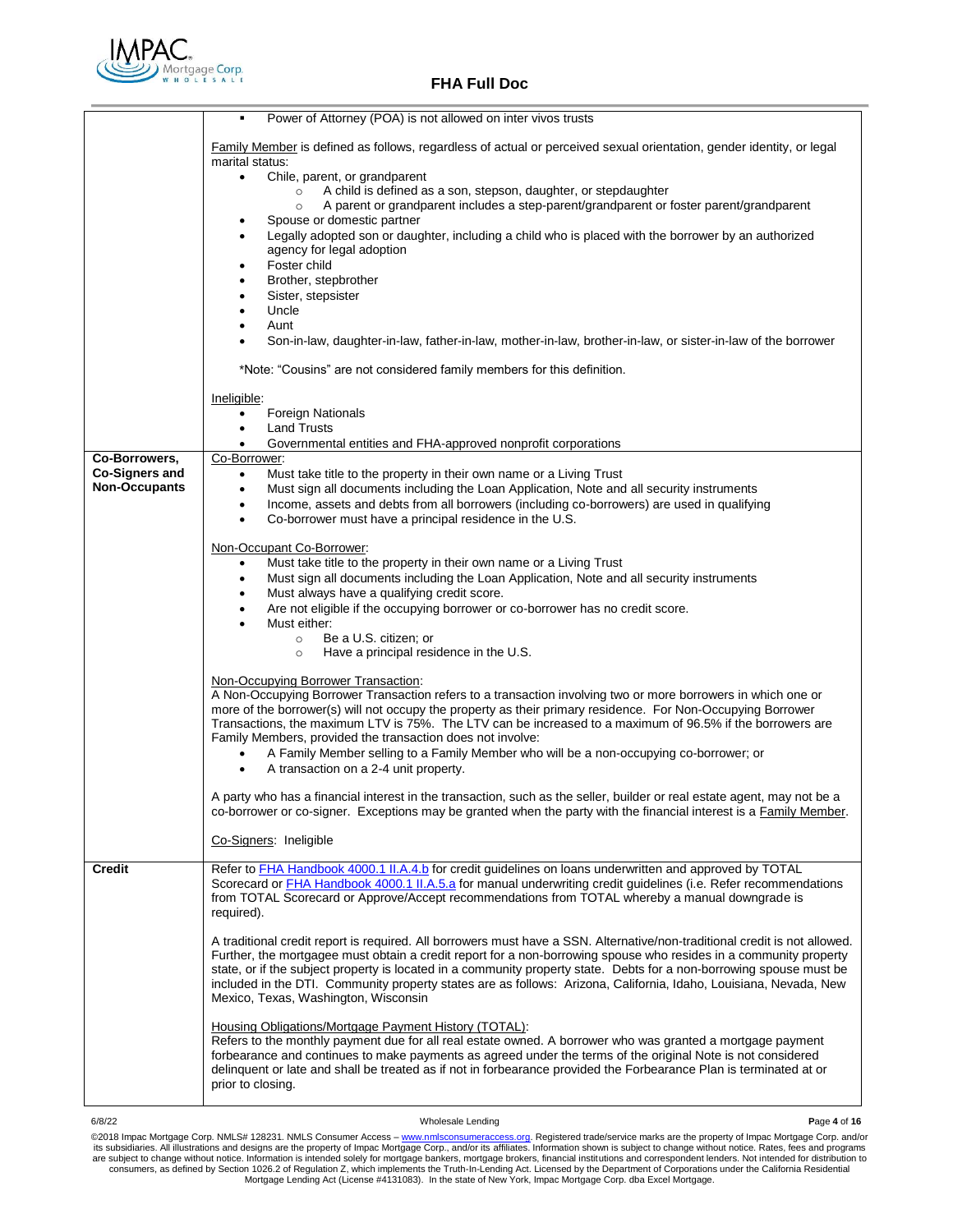

| prior to case number assignment reflects:<br>Three or more late payments of greater than 30 days;<br>$\circ$<br>One or more late payments of 60 days plus one or more 30-day late payments; or<br>$\circ$<br>One payment greater than 90 days late; or<br>$\circ$<br>That the borrower has made less than three consecutive payments since completion of a<br>$\circ$<br>mortgage Forbearance Plan.<br>For both purchase and no cash-out refinance transactions, a mortgage that has been modified must utilize<br>the payment history in accordance with the modification agreement for the time period of modification in<br>determining late housing payments. In addition, where a mortgage has been modified, the borrower must<br>have made at least six payments under the modification agreement to be eligible for a no-cash out<br>refinance.<br>A mortgage that has been granted forbearance must utilize the payment history in accordance with the<br>Forbearance Plan for the time period of forbearance in determining late housing payments. Where any<br>mortgage in forbearance will remain open after the closing of the new FHA-insured mortgage, the<br>Forbearance Plan must be terminated at or prior to closing. Any borrower who is granted a forbearance<br>and is otherwise performing under the terms of the Forbearance Plan is not considered to be delinquent<br>for purposes of credit underwriting.<br>Cash-Out Refinance: The mortgage must be downgraded to a Refer and manually underwritten if any<br>mortgage trade line, including mortgage line-of-credit payments, reflects:<br>A current delinquency;<br>$\circ$<br>Any delinguency within 12 months of the case number assignment date; or<br>$\circ$<br>The borrower has made less than 12 consecutive monthly payments since completion of a<br>$\circ$<br>mortgage forbearance plan.<br>A mortgage that has been modified must utilize the payment history in accordance with the modification<br>agreement for the time period of modification in determining late housing payments. Where a borrower<br>who was granted a mortgage payment forbearance and continues to make payments as agreed under the<br>terms of the original Note, the mortgage is not required to be downgraded to a Refer provided the<br>Forbearance Plan is terminated at or prior to closing.<br>Required Documentation: Where a mortgage reflects payments under a modification or Forbearance Plan<br>within the 12 months prior to case number assignment, the mortgagee must obtain:<br>A copy of the modification of Forbearance Plan; and<br>$\circ$<br>Evidence of the payment amount and date of payments during the agreement term.<br>$\circ$<br>A Forbearance Plan is not required if the forbearance was due to the impacts of the COVID-19 National<br>Emergency.<br>Manual Underwriting/Downgrade: See FHA Handbook 4000.1 II.A.5.a as noted above for additional<br>guideline requirements.<br>Maximum Age of Documents:<br><b>Documentation</b><br>Documents used in origination and underwriting a mortgage may not be more than 120 days old at the<br>Disbursement Date (i.e. the date the proceeds of the mortgage are made available to the borrower). Documents<br>whose validity for underwriting purposes is not affected by the passage of time, such as divorce decrees or tax<br>returns, may be more than 120 Days old at the Disbursement Date. For purposes of counting Days, Day one is the<br>Day after the effective or issue date of the document, whichever is later.<br>Signature Requirements for all Application Forms:<br>All Borrowers must sign and date the initial and final Uniform Residential Loan Application (URLA). All Borrowers<br>must sign and date page two of the initial form HUD-92900-A, HUD/VA Addendum to Uniform Residential Loan<br>Application, and sign and date the complete final form HUD-92900-A. The application may not be signed by any<br>party who will not be on the Note. A Power of Attorney (POA) may not be used unless the Mortgagee verifies and<br>documents that all of the following requirements have been satisfied:<br>For military personnel, a POA may only be used:<br>When the service member is on overseas duty or on an unaccompanied tour;<br>$\circ$<br>When the mortgagee is unable to obtain the absent borrower's signature on the application by<br>$\circ$<br>mail or via fax; and<br>Where the attorney-in-fact has specific authority to encumber the property and to obligate the<br>$\circ$<br>borrower. Acceptable evidence includes a durable POA specifically designed to survive<br>incapacity and avoid the need for court proceedings.<br>For incapacitated borrowers, a POA may only be used where:<br>A borrower is incapacitated and unable to sign the mortgage application;<br>$\circ$ | Purchase and No Cash-Out Refinance: The mortgage must be downgraded to a Refer and manually               |
|--------------------------------------------------------------------------------------------------------------------------------------------------------------------------------------------------------------------------------------------------------------------------------------------------------------------------------------------------------------------------------------------------------------------------------------------------------------------------------------------------------------------------------------------------------------------------------------------------------------------------------------------------------------------------------------------------------------------------------------------------------------------------------------------------------------------------------------------------------------------------------------------------------------------------------------------------------------------------------------------------------------------------------------------------------------------------------------------------------------------------------------------------------------------------------------------------------------------------------------------------------------------------------------------------------------------------------------------------------------------------------------------------------------------------------------------------------------------------------------------------------------------------------------------------------------------------------------------------------------------------------------------------------------------------------------------------------------------------------------------------------------------------------------------------------------------------------------------------------------------------------------------------------------------------------------------------------------------------------------------------------------------------------------------------------------------------------------------------------------------------------------------------------------------------------------------------------------------------------------------------------------------------------------------------------------------------------------------------------------------------------------------------------------------------------------------------------------------------------------------------------------------------------------------------------------------------------------------------------------------------------------------------------------------------------------------------------------------------------------------------------------------------------------------------------------------------------------------------------------------------------------------------------------------------------------------------------------------------------------------------------------------------------------------------------------------------------------------------------------------------------------------------------------------------------------------------------------------------------------------------------------------------------------------------------------------------------------------------------------------------------------------------------------------------------------------------------------------------------------------------------------------------------------------------------------------------------------------------------------------------------------------------------------------------------------------------------------------------------------------------------------------------------------------------------------------------------------------------------------------------------------------------------------------------------------------------------------------------------------------------------------------------------------------------------------------------------------------------------------------------------------------------------------------------------------------------------------------------------------------------------------------------------------------------------------------------------------------------------------------------------------------------------------------------------------------------------------------------------------------------------------------------------------------------------------------------------------------------------------------------------------------------------------------------------------------------------------------------------------------------------------------------------------------------------------------------------------------------------------------------------------|-----------------------------------------------------------------------------------------------------------|
|                                                                                                                                                                                                                                                                                                                                                                                                                                                                                                                                                                                                                                                                                                                                                                                                                                                                                                                                                                                                                                                                                                                                                                                                                                                                                                                                                                                                                                                                                                                                                                                                                                                                                                                                                                                                                                                                                                                                                                                                                                                                                                                                                                                                                                                                                                                                                                                                                                                                                                                                                                                                                                                                                                                                                                                                                                                                                                                                                                                                                                                                                                                                                                                                                                                                                                                                                                                                                                                                                                                                                                                                                                                                                                                                                                                                                                                                                                                                                                                                                                                                                                                                                                                                                                                                                                                                                                                                                                                                                                                                                                                                                                                                                                                                                                                                                                                                                      | underwritten if any mortgage trade line, including mortgage line-of-credit payments, during the 12 months |
|                                                                                                                                                                                                                                                                                                                                                                                                                                                                                                                                                                                                                                                                                                                                                                                                                                                                                                                                                                                                                                                                                                                                                                                                                                                                                                                                                                                                                                                                                                                                                                                                                                                                                                                                                                                                                                                                                                                                                                                                                                                                                                                                                                                                                                                                                                                                                                                                                                                                                                                                                                                                                                                                                                                                                                                                                                                                                                                                                                                                                                                                                                                                                                                                                                                                                                                                                                                                                                                                                                                                                                                                                                                                                                                                                                                                                                                                                                                                                                                                                                                                                                                                                                                                                                                                                                                                                                                                                                                                                                                                                                                                                                                                                                                                                                                                                                                                                      |                                                                                                           |
|                                                                                                                                                                                                                                                                                                                                                                                                                                                                                                                                                                                                                                                                                                                                                                                                                                                                                                                                                                                                                                                                                                                                                                                                                                                                                                                                                                                                                                                                                                                                                                                                                                                                                                                                                                                                                                                                                                                                                                                                                                                                                                                                                                                                                                                                                                                                                                                                                                                                                                                                                                                                                                                                                                                                                                                                                                                                                                                                                                                                                                                                                                                                                                                                                                                                                                                                                                                                                                                                                                                                                                                                                                                                                                                                                                                                                                                                                                                                                                                                                                                                                                                                                                                                                                                                                                                                                                                                                                                                                                                                                                                                                                                                                                                                                                                                                                                                                      |                                                                                                           |
|                                                                                                                                                                                                                                                                                                                                                                                                                                                                                                                                                                                                                                                                                                                                                                                                                                                                                                                                                                                                                                                                                                                                                                                                                                                                                                                                                                                                                                                                                                                                                                                                                                                                                                                                                                                                                                                                                                                                                                                                                                                                                                                                                                                                                                                                                                                                                                                                                                                                                                                                                                                                                                                                                                                                                                                                                                                                                                                                                                                                                                                                                                                                                                                                                                                                                                                                                                                                                                                                                                                                                                                                                                                                                                                                                                                                                                                                                                                                                                                                                                                                                                                                                                                                                                                                                                                                                                                                                                                                                                                                                                                                                                                                                                                                                                                                                                                                                      |                                                                                                           |
|                                                                                                                                                                                                                                                                                                                                                                                                                                                                                                                                                                                                                                                                                                                                                                                                                                                                                                                                                                                                                                                                                                                                                                                                                                                                                                                                                                                                                                                                                                                                                                                                                                                                                                                                                                                                                                                                                                                                                                                                                                                                                                                                                                                                                                                                                                                                                                                                                                                                                                                                                                                                                                                                                                                                                                                                                                                                                                                                                                                                                                                                                                                                                                                                                                                                                                                                                                                                                                                                                                                                                                                                                                                                                                                                                                                                                                                                                                                                                                                                                                                                                                                                                                                                                                                                                                                                                                                                                                                                                                                                                                                                                                                                                                                                                                                                                                                                                      |                                                                                                           |
|                                                                                                                                                                                                                                                                                                                                                                                                                                                                                                                                                                                                                                                                                                                                                                                                                                                                                                                                                                                                                                                                                                                                                                                                                                                                                                                                                                                                                                                                                                                                                                                                                                                                                                                                                                                                                                                                                                                                                                                                                                                                                                                                                                                                                                                                                                                                                                                                                                                                                                                                                                                                                                                                                                                                                                                                                                                                                                                                                                                                                                                                                                                                                                                                                                                                                                                                                                                                                                                                                                                                                                                                                                                                                                                                                                                                                                                                                                                                                                                                                                                                                                                                                                                                                                                                                                                                                                                                                                                                                                                                                                                                                                                                                                                                                                                                                                                                                      |                                                                                                           |
|                                                                                                                                                                                                                                                                                                                                                                                                                                                                                                                                                                                                                                                                                                                                                                                                                                                                                                                                                                                                                                                                                                                                                                                                                                                                                                                                                                                                                                                                                                                                                                                                                                                                                                                                                                                                                                                                                                                                                                                                                                                                                                                                                                                                                                                                                                                                                                                                                                                                                                                                                                                                                                                                                                                                                                                                                                                                                                                                                                                                                                                                                                                                                                                                                                                                                                                                                                                                                                                                                                                                                                                                                                                                                                                                                                                                                                                                                                                                                                                                                                                                                                                                                                                                                                                                                                                                                                                                                                                                                                                                                                                                                                                                                                                                                                                                                                                                                      |                                                                                                           |
|                                                                                                                                                                                                                                                                                                                                                                                                                                                                                                                                                                                                                                                                                                                                                                                                                                                                                                                                                                                                                                                                                                                                                                                                                                                                                                                                                                                                                                                                                                                                                                                                                                                                                                                                                                                                                                                                                                                                                                                                                                                                                                                                                                                                                                                                                                                                                                                                                                                                                                                                                                                                                                                                                                                                                                                                                                                                                                                                                                                                                                                                                                                                                                                                                                                                                                                                                                                                                                                                                                                                                                                                                                                                                                                                                                                                                                                                                                                                                                                                                                                                                                                                                                                                                                                                                                                                                                                                                                                                                                                                                                                                                                                                                                                                                                                                                                                                                      |                                                                                                           |
|                                                                                                                                                                                                                                                                                                                                                                                                                                                                                                                                                                                                                                                                                                                                                                                                                                                                                                                                                                                                                                                                                                                                                                                                                                                                                                                                                                                                                                                                                                                                                                                                                                                                                                                                                                                                                                                                                                                                                                                                                                                                                                                                                                                                                                                                                                                                                                                                                                                                                                                                                                                                                                                                                                                                                                                                                                                                                                                                                                                                                                                                                                                                                                                                                                                                                                                                                                                                                                                                                                                                                                                                                                                                                                                                                                                                                                                                                                                                                                                                                                                                                                                                                                                                                                                                                                                                                                                                                                                                                                                                                                                                                                                                                                                                                                                                                                                                                      |                                                                                                           |
|                                                                                                                                                                                                                                                                                                                                                                                                                                                                                                                                                                                                                                                                                                                                                                                                                                                                                                                                                                                                                                                                                                                                                                                                                                                                                                                                                                                                                                                                                                                                                                                                                                                                                                                                                                                                                                                                                                                                                                                                                                                                                                                                                                                                                                                                                                                                                                                                                                                                                                                                                                                                                                                                                                                                                                                                                                                                                                                                                                                                                                                                                                                                                                                                                                                                                                                                                                                                                                                                                                                                                                                                                                                                                                                                                                                                                                                                                                                                                                                                                                                                                                                                                                                                                                                                                                                                                                                                                                                                                                                                                                                                                                                                                                                                                                                                                                                                                      |                                                                                                           |
|                                                                                                                                                                                                                                                                                                                                                                                                                                                                                                                                                                                                                                                                                                                                                                                                                                                                                                                                                                                                                                                                                                                                                                                                                                                                                                                                                                                                                                                                                                                                                                                                                                                                                                                                                                                                                                                                                                                                                                                                                                                                                                                                                                                                                                                                                                                                                                                                                                                                                                                                                                                                                                                                                                                                                                                                                                                                                                                                                                                                                                                                                                                                                                                                                                                                                                                                                                                                                                                                                                                                                                                                                                                                                                                                                                                                                                                                                                                                                                                                                                                                                                                                                                                                                                                                                                                                                                                                                                                                                                                                                                                                                                                                                                                                                                                                                                                                                      |                                                                                                           |
|                                                                                                                                                                                                                                                                                                                                                                                                                                                                                                                                                                                                                                                                                                                                                                                                                                                                                                                                                                                                                                                                                                                                                                                                                                                                                                                                                                                                                                                                                                                                                                                                                                                                                                                                                                                                                                                                                                                                                                                                                                                                                                                                                                                                                                                                                                                                                                                                                                                                                                                                                                                                                                                                                                                                                                                                                                                                                                                                                                                                                                                                                                                                                                                                                                                                                                                                                                                                                                                                                                                                                                                                                                                                                                                                                                                                                                                                                                                                                                                                                                                                                                                                                                                                                                                                                                                                                                                                                                                                                                                                                                                                                                                                                                                                                                                                                                                                                      |                                                                                                           |
|                                                                                                                                                                                                                                                                                                                                                                                                                                                                                                                                                                                                                                                                                                                                                                                                                                                                                                                                                                                                                                                                                                                                                                                                                                                                                                                                                                                                                                                                                                                                                                                                                                                                                                                                                                                                                                                                                                                                                                                                                                                                                                                                                                                                                                                                                                                                                                                                                                                                                                                                                                                                                                                                                                                                                                                                                                                                                                                                                                                                                                                                                                                                                                                                                                                                                                                                                                                                                                                                                                                                                                                                                                                                                                                                                                                                                                                                                                                                                                                                                                                                                                                                                                                                                                                                                                                                                                                                                                                                                                                                                                                                                                                                                                                                                                                                                                                                                      |                                                                                                           |
|                                                                                                                                                                                                                                                                                                                                                                                                                                                                                                                                                                                                                                                                                                                                                                                                                                                                                                                                                                                                                                                                                                                                                                                                                                                                                                                                                                                                                                                                                                                                                                                                                                                                                                                                                                                                                                                                                                                                                                                                                                                                                                                                                                                                                                                                                                                                                                                                                                                                                                                                                                                                                                                                                                                                                                                                                                                                                                                                                                                                                                                                                                                                                                                                                                                                                                                                                                                                                                                                                                                                                                                                                                                                                                                                                                                                                                                                                                                                                                                                                                                                                                                                                                                                                                                                                                                                                                                                                                                                                                                                                                                                                                                                                                                                                                                                                                                                                      |                                                                                                           |
|                                                                                                                                                                                                                                                                                                                                                                                                                                                                                                                                                                                                                                                                                                                                                                                                                                                                                                                                                                                                                                                                                                                                                                                                                                                                                                                                                                                                                                                                                                                                                                                                                                                                                                                                                                                                                                                                                                                                                                                                                                                                                                                                                                                                                                                                                                                                                                                                                                                                                                                                                                                                                                                                                                                                                                                                                                                                                                                                                                                                                                                                                                                                                                                                                                                                                                                                                                                                                                                                                                                                                                                                                                                                                                                                                                                                                                                                                                                                                                                                                                                                                                                                                                                                                                                                                                                                                                                                                                                                                                                                                                                                                                                                                                                                                                                                                                                                                      |                                                                                                           |
|                                                                                                                                                                                                                                                                                                                                                                                                                                                                                                                                                                                                                                                                                                                                                                                                                                                                                                                                                                                                                                                                                                                                                                                                                                                                                                                                                                                                                                                                                                                                                                                                                                                                                                                                                                                                                                                                                                                                                                                                                                                                                                                                                                                                                                                                                                                                                                                                                                                                                                                                                                                                                                                                                                                                                                                                                                                                                                                                                                                                                                                                                                                                                                                                                                                                                                                                                                                                                                                                                                                                                                                                                                                                                                                                                                                                                                                                                                                                                                                                                                                                                                                                                                                                                                                                                                                                                                                                                                                                                                                                                                                                                                                                                                                                                                                                                                                                                      |                                                                                                           |
|                                                                                                                                                                                                                                                                                                                                                                                                                                                                                                                                                                                                                                                                                                                                                                                                                                                                                                                                                                                                                                                                                                                                                                                                                                                                                                                                                                                                                                                                                                                                                                                                                                                                                                                                                                                                                                                                                                                                                                                                                                                                                                                                                                                                                                                                                                                                                                                                                                                                                                                                                                                                                                                                                                                                                                                                                                                                                                                                                                                                                                                                                                                                                                                                                                                                                                                                                                                                                                                                                                                                                                                                                                                                                                                                                                                                                                                                                                                                                                                                                                                                                                                                                                                                                                                                                                                                                                                                                                                                                                                                                                                                                                                                                                                                                                                                                                                                                      |                                                                                                           |
|                                                                                                                                                                                                                                                                                                                                                                                                                                                                                                                                                                                                                                                                                                                                                                                                                                                                                                                                                                                                                                                                                                                                                                                                                                                                                                                                                                                                                                                                                                                                                                                                                                                                                                                                                                                                                                                                                                                                                                                                                                                                                                                                                                                                                                                                                                                                                                                                                                                                                                                                                                                                                                                                                                                                                                                                                                                                                                                                                                                                                                                                                                                                                                                                                                                                                                                                                                                                                                                                                                                                                                                                                                                                                                                                                                                                                                                                                                                                                                                                                                                                                                                                                                                                                                                                                                                                                                                                                                                                                                                                                                                                                                                                                                                                                                                                                                                                                      |                                                                                                           |
|                                                                                                                                                                                                                                                                                                                                                                                                                                                                                                                                                                                                                                                                                                                                                                                                                                                                                                                                                                                                                                                                                                                                                                                                                                                                                                                                                                                                                                                                                                                                                                                                                                                                                                                                                                                                                                                                                                                                                                                                                                                                                                                                                                                                                                                                                                                                                                                                                                                                                                                                                                                                                                                                                                                                                                                                                                                                                                                                                                                                                                                                                                                                                                                                                                                                                                                                                                                                                                                                                                                                                                                                                                                                                                                                                                                                                                                                                                                                                                                                                                                                                                                                                                                                                                                                                                                                                                                                                                                                                                                                                                                                                                                                                                                                                                                                                                                                                      |                                                                                                           |
|                                                                                                                                                                                                                                                                                                                                                                                                                                                                                                                                                                                                                                                                                                                                                                                                                                                                                                                                                                                                                                                                                                                                                                                                                                                                                                                                                                                                                                                                                                                                                                                                                                                                                                                                                                                                                                                                                                                                                                                                                                                                                                                                                                                                                                                                                                                                                                                                                                                                                                                                                                                                                                                                                                                                                                                                                                                                                                                                                                                                                                                                                                                                                                                                                                                                                                                                                                                                                                                                                                                                                                                                                                                                                                                                                                                                                                                                                                                                                                                                                                                                                                                                                                                                                                                                                                                                                                                                                                                                                                                                                                                                                                                                                                                                                                                                                                                                                      |                                                                                                           |
|                                                                                                                                                                                                                                                                                                                                                                                                                                                                                                                                                                                                                                                                                                                                                                                                                                                                                                                                                                                                                                                                                                                                                                                                                                                                                                                                                                                                                                                                                                                                                                                                                                                                                                                                                                                                                                                                                                                                                                                                                                                                                                                                                                                                                                                                                                                                                                                                                                                                                                                                                                                                                                                                                                                                                                                                                                                                                                                                                                                                                                                                                                                                                                                                                                                                                                                                                                                                                                                                                                                                                                                                                                                                                                                                                                                                                                                                                                                                                                                                                                                                                                                                                                                                                                                                                                                                                                                                                                                                                                                                                                                                                                                                                                                                                                                                                                                                                      |                                                                                                           |
|                                                                                                                                                                                                                                                                                                                                                                                                                                                                                                                                                                                                                                                                                                                                                                                                                                                                                                                                                                                                                                                                                                                                                                                                                                                                                                                                                                                                                                                                                                                                                                                                                                                                                                                                                                                                                                                                                                                                                                                                                                                                                                                                                                                                                                                                                                                                                                                                                                                                                                                                                                                                                                                                                                                                                                                                                                                                                                                                                                                                                                                                                                                                                                                                                                                                                                                                                                                                                                                                                                                                                                                                                                                                                                                                                                                                                                                                                                                                                                                                                                                                                                                                                                                                                                                                                                                                                                                                                                                                                                                                                                                                                                                                                                                                                                                                                                                                                      |                                                                                                           |
|                                                                                                                                                                                                                                                                                                                                                                                                                                                                                                                                                                                                                                                                                                                                                                                                                                                                                                                                                                                                                                                                                                                                                                                                                                                                                                                                                                                                                                                                                                                                                                                                                                                                                                                                                                                                                                                                                                                                                                                                                                                                                                                                                                                                                                                                                                                                                                                                                                                                                                                                                                                                                                                                                                                                                                                                                                                                                                                                                                                                                                                                                                                                                                                                                                                                                                                                                                                                                                                                                                                                                                                                                                                                                                                                                                                                                                                                                                                                                                                                                                                                                                                                                                                                                                                                                                                                                                                                                                                                                                                                                                                                                                                                                                                                                                                                                                                                                      |                                                                                                           |
|                                                                                                                                                                                                                                                                                                                                                                                                                                                                                                                                                                                                                                                                                                                                                                                                                                                                                                                                                                                                                                                                                                                                                                                                                                                                                                                                                                                                                                                                                                                                                                                                                                                                                                                                                                                                                                                                                                                                                                                                                                                                                                                                                                                                                                                                                                                                                                                                                                                                                                                                                                                                                                                                                                                                                                                                                                                                                                                                                                                                                                                                                                                                                                                                                                                                                                                                                                                                                                                                                                                                                                                                                                                                                                                                                                                                                                                                                                                                                                                                                                                                                                                                                                                                                                                                                                                                                                                                                                                                                                                                                                                                                                                                                                                                                                                                                                                                                      |                                                                                                           |
|                                                                                                                                                                                                                                                                                                                                                                                                                                                                                                                                                                                                                                                                                                                                                                                                                                                                                                                                                                                                                                                                                                                                                                                                                                                                                                                                                                                                                                                                                                                                                                                                                                                                                                                                                                                                                                                                                                                                                                                                                                                                                                                                                                                                                                                                                                                                                                                                                                                                                                                                                                                                                                                                                                                                                                                                                                                                                                                                                                                                                                                                                                                                                                                                                                                                                                                                                                                                                                                                                                                                                                                                                                                                                                                                                                                                                                                                                                                                                                                                                                                                                                                                                                                                                                                                                                                                                                                                                                                                                                                                                                                                                                                                                                                                                                                                                                                                                      |                                                                                                           |
|                                                                                                                                                                                                                                                                                                                                                                                                                                                                                                                                                                                                                                                                                                                                                                                                                                                                                                                                                                                                                                                                                                                                                                                                                                                                                                                                                                                                                                                                                                                                                                                                                                                                                                                                                                                                                                                                                                                                                                                                                                                                                                                                                                                                                                                                                                                                                                                                                                                                                                                                                                                                                                                                                                                                                                                                                                                                                                                                                                                                                                                                                                                                                                                                                                                                                                                                                                                                                                                                                                                                                                                                                                                                                                                                                                                                                                                                                                                                                                                                                                                                                                                                                                                                                                                                                                                                                                                                                                                                                                                                                                                                                                                                                                                                                                                                                                                                                      |                                                                                                           |
|                                                                                                                                                                                                                                                                                                                                                                                                                                                                                                                                                                                                                                                                                                                                                                                                                                                                                                                                                                                                                                                                                                                                                                                                                                                                                                                                                                                                                                                                                                                                                                                                                                                                                                                                                                                                                                                                                                                                                                                                                                                                                                                                                                                                                                                                                                                                                                                                                                                                                                                                                                                                                                                                                                                                                                                                                                                                                                                                                                                                                                                                                                                                                                                                                                                                                                                                                                                                                                                                                                                                                                                                                                                                                                                                                                                                                                                                                                                                                                                                                                                                                                                                                                                                                                                                                                                                                                                                                                                                                                                                                                                                                                                                                                                                                                                                                                                                                      |                                                                                                           |
|                                                                                                                                                                                                                                                                                                                                                                                                                                                                                                                                                                                                                                                                                                                                                                                                                                                                                                                                                                                                                                                                                                                                                                                                                                                                                                                                                                                                                                                                                                                                                                                                                                                                                                                                                                                                                                                                                                                                                                                                                                                                                                                                                                                                                                                                                                                                                                                                                                                                                                                                                                                                                                                                                                                                                                                                                                                                                                                                                                                                                                                                                                                                                                                                                                                                                                                                                                                                                                                                                                                                                                                                                                                                                                                                                                                                                                                                                                                                                                                                                                                                                                                                                                                                                                                                                                                                                                                                                                                                                                                                                                                                                                                                                                                                                                                                                                                                                      |                                                                                                           |
|                                                                                                                                                                                                                                                                                                                                                                                                                                                                                                                                                                                                                                                                                                                                                                                                                                                                                                                                                                                                                                                                                                                                                                                                                                                                                                                                                                                                                                                                                                                                                                                                                                                                                                                                                                                                                                                                                                                                                                                                                                                                                                                                                                                                                                                                                                                                                                                                                                                                                                                                                                                                                                                                                                                                                                                                                                                                                                                                                                                                                                                                                                                                                                                                                                                                                                                                                                                                                                                                                                                                                                                                                                                                                                                                                                                                                                                                                                                                                                                                                                                                                                                                                                                                                                                                                                                                                                                                                                                                                                                                                                                                                                                                                                                                                                                                                                                                                      | The incapacitated individual will occupy the property to be insured; and<br>$\circ$                       |

6/8/22 Wholesale Lending **P**age **5** of **16**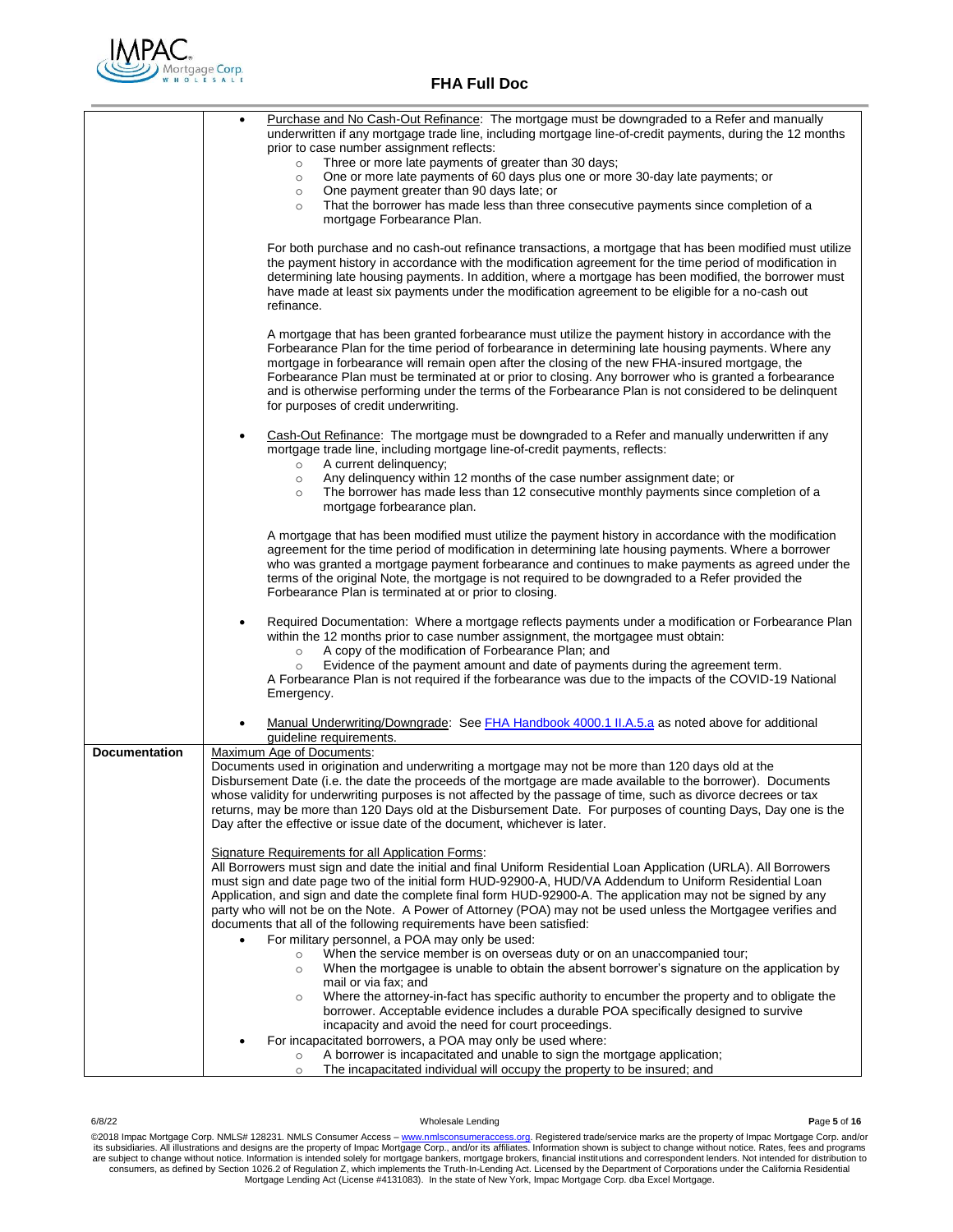

| The attorney-in-fact has specific authority to encumber the property and to obligate the<br>$\circ$<br>borrower. Acceptable evidence includes a durable POA specifically designed to survive<br>incapacity and avoid the need for court proceedings.                                                                                                                                                                                                                                                                                                                                                                                                                                                                                                                                                                                                                                                                                                                                                                                                                                                                                                                                                                                                        |
|-------------------------------------------------------------------------------------------------------------------------------------------------------------------------------------------------------------------------------------------------------------------------------------------------------------------------------------------------------------------------------------------------------------------------------------------------------------------------------------------------------------------------------------------------------------------------------------------------------------------------------------------------------------------------------------------------------------------------------------------------------------------------------------------------------------------------------------------------------------------------------------------------------------------------------------------------------------------------------------------------------------------------------------------------------------------------------------------------------------------------------------------------------------------------------------------------------------------------------------------------------------|
| Mortgage Application:<br>The mortgagee must obtain the borrower's initial complete, signed URLA and page two of form HUD-<br>$\bullet$<br>92900-A before underwriting the mortgage application.<br>The mortgagee must also include the debt of a non-borrowing spouse on the URLA if the borrower resides<br>$\bullet$<br>in or the property to be purchased is located in a community property state.<br>The loan originator identified on the URLA must be the actual licensed loan originator regardless of<br>whether the loan originator is employed by a sponsored Third-Party Originator (TPO) or the mortgagee.<br>The URLA must contain the loan originator's name, Nationwide Mortgage Licensing System and Registry<br>(NMLS) identification number, telephone number, and signature.<br>Mortgage loan applications must be executed in the legal names of all parties,<br>Mortgage applications must be executed in the name of one or more individuals.<br>The mortgagee must include a statement that they have verified the borrower's identity using a valid<br>government-issued photo identification prior to endorsement of the mortgage or the mortgagee may<br>choose to include a copy of such photo identification as documentation. |
| Sales Contract:<br>The Mortgagee must ensure that (1) all purchasers listed on the sales contract are borrowers, and (2) only<br>borrowers sign the sales contract. An addendum or modification may be used to remove or correct any provisions of<br>the sales contract that do not conform to these requirements. The Family Member of a purchaser, who is not a<br>borrower, may be listed on the sales contract without modification or removal. Family Member is defined as follows,<br>regardless of actual or perceived sexual orientation, gender identity, or legal marital status: 1) Child, parent or<br>grandparent (including stepchildren, stepparents/grandparents, foster parents/grandparents), 2) Spouse or domestic<br>partner, legally adopted child, foster child, brother/stepbrother, sister/stepsister, uncle, aunt or in-law (son, daughter,<br>father, mother, brother, or sister in-law).                                                                                                                                                                                                                                                                                                                                        |
| Amendatory Clause:<br>If the Borrower does not receive form HUD-92800.5B, Conditional Commitment Direct Endorsement Statement of<br>Appraised Value, before signing the sales contract, the sales contract must be amended before closing to include an<br>amendatory clause. Mortgagees must ensure the actual dollar amount of the sales price stated in the contract has<br>been inserted in the amendatory clause. Increases to the sale price require a revised amendatory clause. An<br>amendatory clause is not required in connection with:                                                                                                                                                                                                                                                                                                                                                                                                                                                                                                                                                                                                                                                                                                         |
| HUD REO sales;<br>$\bullet$<br>FHA's 203(k) mortgage program;<br>Sales in which the seller is:<br>Fannie Mae;<br>$\circ$<br>Freddie Mac;<br>$\circ$<br>U.S. Department of Veterans Affairs (VA);<br>$\circ$<br>United States Department of Agriculture (USDA) Rural Housing Services;<br>$\circ$<br>Other federal, state, and local government agencies;<br>$\circ$<br>A mortgagee disposing of REO assets; or<br>$\circ$<br>A seller at a foreclosure sale<br>$\circ$                                                                                                                                                                                                                                                                                                                                                                                                                                                                                                                                                                                                                                                                                                                                                                                      |
| Real Estate Certification:<br>The borrower, seller, and the real estate agent or broker involved in the sales transaction must certify, to the best of<br>their knowledge and belief, that (1) the terms and conditions of the sales contract are true and (2) any other<br>agreement entered into by any parties in connection with the real estate transaction is part of, or attached to, the<br>sales agreement. A separate certification is not needed if the sales contract contains a statement that (1) there are<br>no other agreements between parties and the terms constitute the entire agreement between the parties, and (2) all<br>parties are signatories to the sales contract submitted at the time of underwriting.                                                                                                                                                                                                                                                                                                                                                                                                                                                                                                                     |
| <b>Statement of Appraised Value:</b><br>The borrower must receive a copy of form HUD-92800.5B. A statement of appraised value is not required in<br>connection with transactions as listed above under the Amendatory Clause section.                                                                                                                                                                                                                                                                                                                                                                                                                                                                                                                                                                                                                                                                                                                                                                                                                                                                                                                                                                                                                       |
| <b>Consent of Non-Borrowing Spouse</b><br>If necessary to perfect a valid first lien under state law, the mortgagee must require a non-borrowing<br>spouse to execute either the security instrument or documentation indicating that they are relinguishing all<br>rights to the property.                                                                                                                                                                                                                                                                                                                                                                                                                                                                                                                                                                                                                                                                                                                                                                                                                                                                                                                                                                 |
| Living Trusts and Security Instruments<br>The name of the living trust must appear on the security instrument, such as the mortgage, deed of trust,<br>or security deed.                                                                                                                                                                                                                                                                                                                                                                                                                                                                                                                                                                                                                                                                                                                                                                                                                                                                                                                                                                                                                                                                                    |

#### 6/8/22 Wholesale Lending **P**age **6** of **16**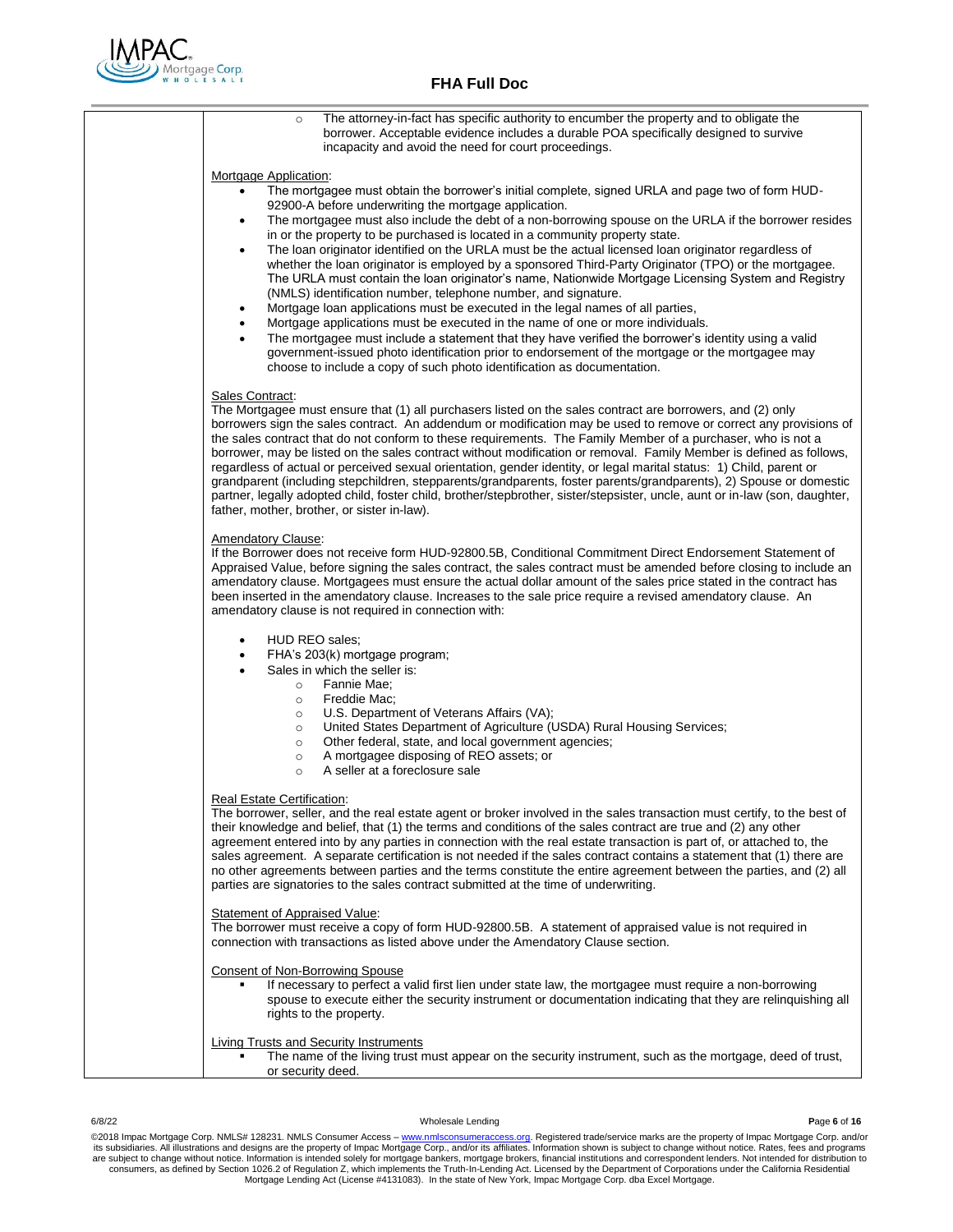

|                                           | The name of the individual borrower must appear on the security instrument when required to create a<br>٠<br>valid lien under state law. The names of the owner-occupant and other borrowers, if any, must also<br>appear on the Note with the trust.                                                                                                                                                                                                                                                                                                                                                                                                                                                                     |
|-------------------------------------------|---------------------------------------------------------------------------------------------------------------------------------------------------------------------------------------------------------------------------------------------------------------------------------------------------------------------------------------------------------------------------------------------------------------------------------------------------------------------------------------------------------------------------------------------------------------------------------------------------------------------------------------------------------------------------------------------------------------------------|
|                                           | The name of the individual borrower is not required to appear on the property deed or title.<br>A power of attorney may not be used for a loan with Inter Vivos (revocable) trust.                                                                                                                                                                                                                                                                                                                                                                                                                                                                                                                                        |
|                                           | Electronic signatures are allowed per FHA guidelines except for closing documents. Impac does not allow electronic<br>signatures on any closing documents. All documents provided at closing for signature must have original<br>signatures. Electronic signatures on sales contracts are not acceptable when:                                                                                                                                                                                                                                                                                                                                                                                                            |
|                                           | A Power of Attorney (POA) is involved, or<br>A sales contract requires a notary.<br>$\bullet$                                                                                                                                                                                                                                                                                                                                                                                                                                                                                                                                                                                                                             |
| <b>Escrow</b>                             | Not allowed                                                                                                                                                                                                                                                                                                                                                                                                                                                                                                                                                                                                                                                                                                               |
| <b>Holdbacks</b><br><b>Escrow Waivers</b> |                                                                                                                                                                                                                                                                                                                                                                                                                                                                                                                                                                                                                                                                                                                           |
|                                           | Ineligible, escrow account may not be waived.<br>Escrow accounts for water purification systems are not allowed (Impac overlay)                                                                                                                                                                                                                                                                                                                                                                                                                                                                                                                                                                                           |
| <b>Excluded Parties</b>                   | A borrower is not eligible to participate in FHA-insured mortgage transactions if they are suspended, debarred, or<br>otherwise excluded from participating in HUD programs. Furthermore, the mortgagee must establish that no<br>participants are Excluded Parties and document the determination on form HUD-92900-LT (FHA Loan Underwriting<br>and Transmittal Summary). Below are requirements:<br>The mortgagee must check the HUD LDP list to confirm all participants' eligibility to participate in an FHA-<br>٠<br>insured mortgage transaction<br>The mortgagee must check SAM (www.sam.gov) and follow appropriate procedures defined by that<br>$\bullet$<br>system to confirm eligibility for participation. |
|                                           | The mortgagee must check the "Yes" box on form HUD-92900-LT if the borrower appears on either the<br>٠<br>LDP or SAM list.                                                                                                                                                                                                                                                                                                                                                                                                                                                                                                                                                                                                |
|                                           | Participants include but are not limited to the following:<br>Seller (except where selling the principal residence)<br>٠                                                                                                                                                                                                                                                                                                                                                                                                                                                                                                                                                                                                  |
|                                           | Listing and selling real estate agent<br>$\bullet$                                                                                                                                                                                                                                                                                                                                                                                                                                                                                                                                                                                                                                                                        |
|                                           | Loan originator<br>٠<br>Loan processor<br>٠                                                                                                                                                                                                                                                                                                                                                                                                                                                                                                                                                                                                                                                                               |
|                                           | Underwriter<br>$\bullet$                                                                                                                                                                                                                                                                                                                                                                                                                                                                                                                                                                                                                                                                                                  |
|                                           | Appraiser<br>$\bullet$<br>Closing agent<br>$\bullet$                                                                                                                                                                                                                                                                                                                                                                                                                                                                                                                                                                                                                                                                      |
|                                           | Title company<br>$\bullet$                                                                                                                                                                                                                                                                                                                                                                                                                                                                                                                                                                                                                                                                                                |
| Geographic<br>Locations/                  | Ineligible States:                                                                                                                                                                                                                                                                                                                                                                                                                                                                                                                                                                                                                                                                                                        |
| Restrictions,                             | DE, MA, ME, MO, WY                                                                                                                                                                                                                                                                                                                                                                                                                                                                                                                                                                                                                                                                                                        |
| as applicable                             | Additional restrictions as follows:<br>Hawaiian Lava-Flow Hazard Zones - The U.S. Geological Survey (USGS) categorizes the island of Hawaii into                                                                                                                                                                                                                                                                                                                                                                                                                                                                                                                                                                          |
|                                           | nine "lava zones" based on each zone's probability of exposure to lava flows caused by volcanic eruption.<br>Properties in lava zones 1 and 2 are not eligible for loans funded or purchased by Impac Mortgage Corp. due to<br>increased risk of property destruction from lava flows within these areas. The Hawaii Lava-Flow Hazard Zone                                                                                                                                                                                                                                                                                                                                                                                |
|                                           | Map can be accessed at: http://hvo.wr.usgs.gov/hazards/FAQ_LavaFlowHazardZone/ and<br>http://pubs.usgs.gov/mf/1992/2193/                                                                                                                                                                                                                                                                                                                                                                                                                                                                                                                                                                                                  |
|                                           | Texas Cash-Out 50(a)(6): Ineligible                                                                                                                                                                                                                                                                                                                                                                                                                                                                                                                                                                                                                                                                                       |
|                                           | State specific regulatory requirements supersede all underwriting guidelines set forth by Impac.                                                                                                                                                                                                                                                                                                                                                                                                                                                                                                                                                                                                                          |
| <b>High-Cost</b><br><b>Mortgage Loans</b> | Impac does not originate or purchase high-cost mortgage loans (12 CFR 1026.32)                                                                                                                                                                                                                                                                                                                                                                                                                                                                                                                                                                                                                                            |
| Identity of                               | An Identity-of-Interest Transaction is a sale between parties with an existing Business Relationship or between                                                                                                                                                                                                                                                                                                                                                                                                                                                                                                                                                                                                           |
| <b>Interest</b><br><b>Transactions</b>    | Family Members. Business Relationship refers to an association between individuals or companies entered into for<br>commercial purposes. The maximum LTV for Identity-of-Interest transactions or for a transaction where a tenant-<br>landlord relationship exists at the time of contract execution is restricted to 85% unless one of the following<br>exceptions is met:                                                                                                                                                                                                                                                                                                                                              |
|                                           | <b>Family Member Transactions:</b> The 85% LTV restriction may be exceeded if a borrower purchases as their<br>primary residence:                                                                                                                                                                                                                                                                                                                                                                                                                                                                                                                                                                                         |
|                                           | The primary residence of another Family Member, OR<br>$\circ$<br>A property owned by another Family Member in which the borrower has been a tenant for at<br>$\circ$<br>least 6 months immediately predating the sales contract. A lease or other written evidence to<br>verify tenancy and occupancy is required.                                                                                                                                                                                                                                                                                                                                                                                                        |
|                                           | Builder's Employee Purchase: The 85 % LTV restriction may be exceeded if an employee of a builder,<br>who is not a Family Member, purchases one of the builder's new houses or models as a primary<br>residence.                                                                                                                                                                                                                                                                                                                                                                                                                                                                                                          |
|                                           | Corporate Transfer: The 85% LTV restriction may be exceeded if a corporation transfers an employee to<br>another location, purchases the employee's house, and sells the house to another employee.                                                                                                                                                                                                                                                                                                                                                                                                                                                                                                                       |

6/8/22 Wholesale Lending **P**age **7** of **16**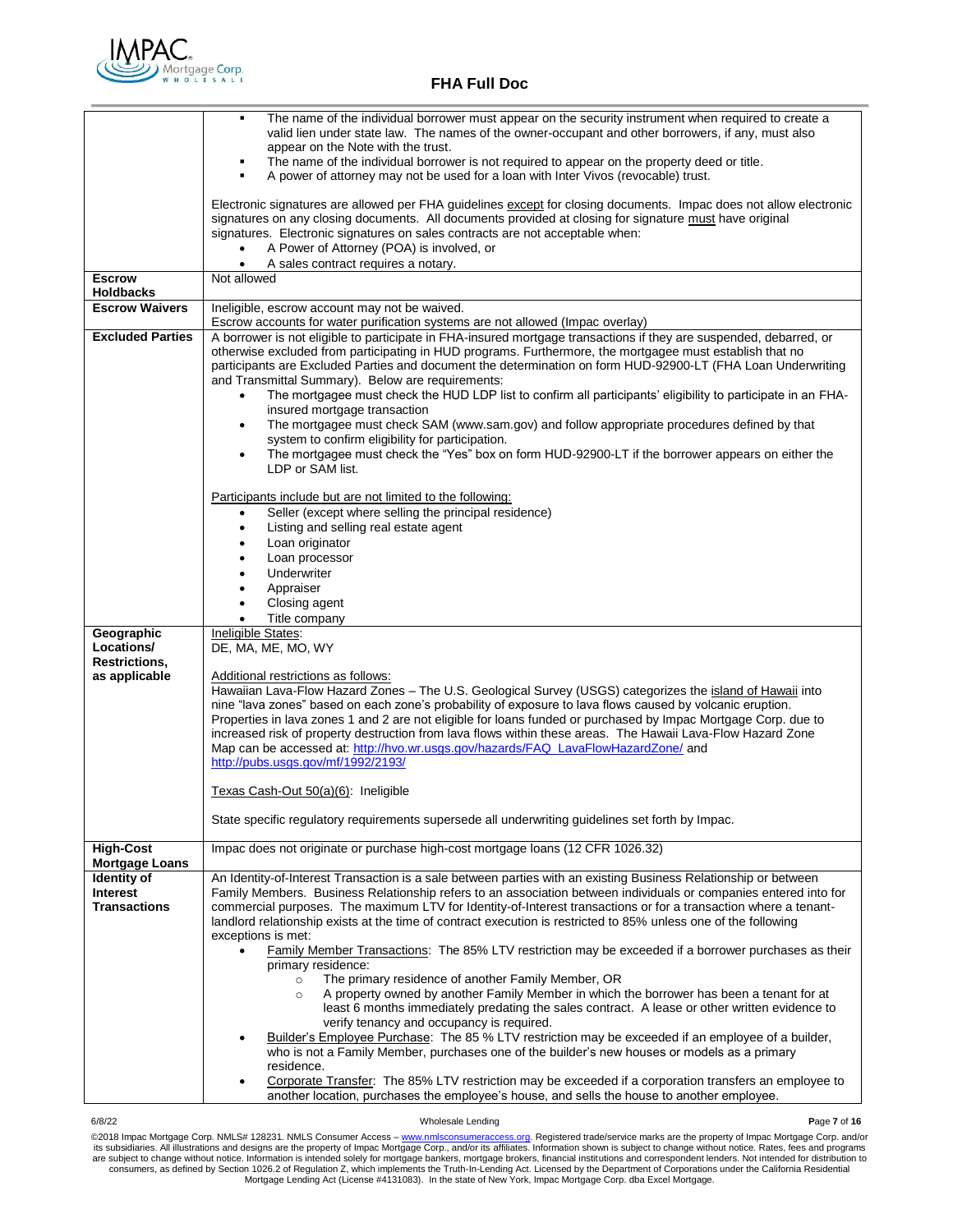

|               | Tenant Purchase: The 85% LTV restriction may be exceeded if the current tenant purchases the property<br>٠<br>where the tenant has rented the property for at least 6 months immediately predating the sales contract.<br>A lease or other written evidence to verify tenancy and occupancy is required.<br>Family Member is defined as follows, regardless of actual or perceived sexual orientation, gender identity, or legal<br>marital status:<br>Child, parent, or grandparent;<br>$\bullet$<br>a child is defined as a son, stepson, daughter, or stepdaughter;<br>$\circ$<br>a parent or grandparent includes a stepparent/grandparent or foster parent/grandparent;<br>$\circ$<br>Spouse or domestic partner;<br>Legally adopted son or daughter, including a child who is placed with the borrower by an authorized<br>agency for legal adoption;<br>Foster child;<br>٠<br>Brother, stepbrother;<br>٠<br>Sister, stepsister;<br>٠<br>Uncle;<br>٠<br>Aunt; or<br>$\bullet$<br>Son-in-law, daughter-in-law, father-in-law, mother-in-law, brother-in-law, or sister-in-law of the borrower. |       |                                                                                                                                                                                                                                                                                                                                                        |  |  |
|---------------|-----------------------------------------------------------------------------------------------------------------------------------------------------------------------------------------------------------------------------------------------------------------------------------------------------------------------------------------------------------------------------------------------------------------------------------------------------------------------------------------------------------------------------------------------------------------------------------------------------------------------------------------------------------------------------------------------------------------------------------------------------------------------------------------------------------------------------------------------------------------------------------------------------------------------------------------------------------------------------------------------------------------------------------------------------------------------------------------------------|-------|--------------------------------------------------------------------------------------------------------------------------------------------------------------------------------------------------------------------------------------------------------------------------------------------------------------------------------------------------------|--|--|
| <b>Income</b> | Refer to <b>FHA Handbook 4000.1 II.A.4.c</b> for income requirements on loans underwritten and approved by TOTAL<br>Scorecard or <b>FHA Handbook 4000.1 II.A.5.b</b> for manual underwriting income documentation requirements (i.e. Refer<br>recommendations from TOTAL Scorecard or Approve/Accept recommendations from TOTAL whereby a manual<br>downgrade is required).<br>Verbal Verification of Employment (VVOE):<br>Employed/Wage Earner: Must be dated within 10 calendar days prior to the Note date.<br>Self-Employed: Must be dated within 20 calendar days prior to funding.<br>$\bullet$<br>Qualifying Rate: Qualify at the note rate.<br>Maximum DTI:<br>TOTAL Scorecard with Approve/Accept recommendation: Determined by TOTAL<br>٠<br>TOTAL Scorecard with Refer recommendation or with Approve/Accept recommendation that requires a<br>$\bullet$<br>manual downgrade – see grid below and description of acceptable compensating factors further below:                                                                                                                         |       |                                                                                                                                                                                                                                                                                                                                                        |  |  |
|               | <b>Manual Underwriting Matrix</b>                                                                                                                                                                                                                                                                                                                                                                                                                                                                                                                                                                                                                                                                                                                                                                                                                                                                                                                                                                                                                                                                   |       |                                                                                                                                                                                                                                                                                                                                                        |  |  |
|               | <b>Maximum</b><br><b>Lowest Minimum Decision</b><br>Qualifying<br><b>Acceptable Compensating Factors</b><br><b>Credit Score</b><br>Ratios (%)                                                                                                                                                                                                                                                                                                                                                                                                                                                                                                                                                                                                                                                                                                                                                                                                                                                                                                                                                       |       |                                                                                                                                                                                                                                                                                                                                                        |  |  |
|               | 600                                                                                                                                                                                                                                                                                                                                                                                                                                                                                                                                                                                                                                                                                                                                                                                                                                                                                                                                                                                                                                                                                                 | 31/43 | No compensating factors required                                                                                                                                                                                                                                                                                                                       |  |  |
|               | 600                                                                                                                                                                                                                                                                                                                                                                                                                                                                                                                                                                                                                                                                                                                                                                                                                                                                                                                                                                                                                                                                                                 | 37/47 | <b>One</b> of the following:<br>Verified and documented cash reserves;<br>Minimal increase in housing payment; or<br>$\bullet$<br>Residual income.                                                                                                                                                                                                     |  |  |
|               | 600                                                                                                                                                                                                                                                                                                                                                                                                                                                                                                                                                                                                                                                                                                                                                                                                                                                                                                                                                                                                                                                                                                 | 40/40 | No discretionary debt.                                                                                                                                                                                                                                                                                                                                 |  |  |
|               | 600                                                                                                                                                                                                                                                                                                                                                                                                                                                                                                                                                                                                                                                                                                                                                                                                                                                                                                                                                                                                                                                                                                 | 40/50 | Two of the following:<br>Verified and documented cash reserves;<br>Minimal increase in housing payment;                                                                                                                                                                                                                                                |  |  |
|               |                                                                                                                                                                                                                                                                                                                                                                                                                                                                                                                                                                                                                                                                                                                                                                                                                                                                                                                                                                                                                                                                                                     |       | Significant additional income not reflected in<br>Effective Income; and/or<br>Residual income.                                                                                                                                                                                                                                                         |  |  |
|               | must be included in the DTI.                                                                                                                                                                                                                                                                                                                                                                                                                                                                                                                                                                                                                                                                                                                                                                                                                                                                                                                                                                                                                                                                        |       | See FHA Handbook 4000.1 II.A.5.d for additional guideline requirements and definitions of compensating factors.<br>Note: The mortgagee must obtain a credit report for a non-borrowing spouse who resides in a community property<br>state, or if the subject property is located in a community property state. The debts of the non-borrowing spouse |  |  |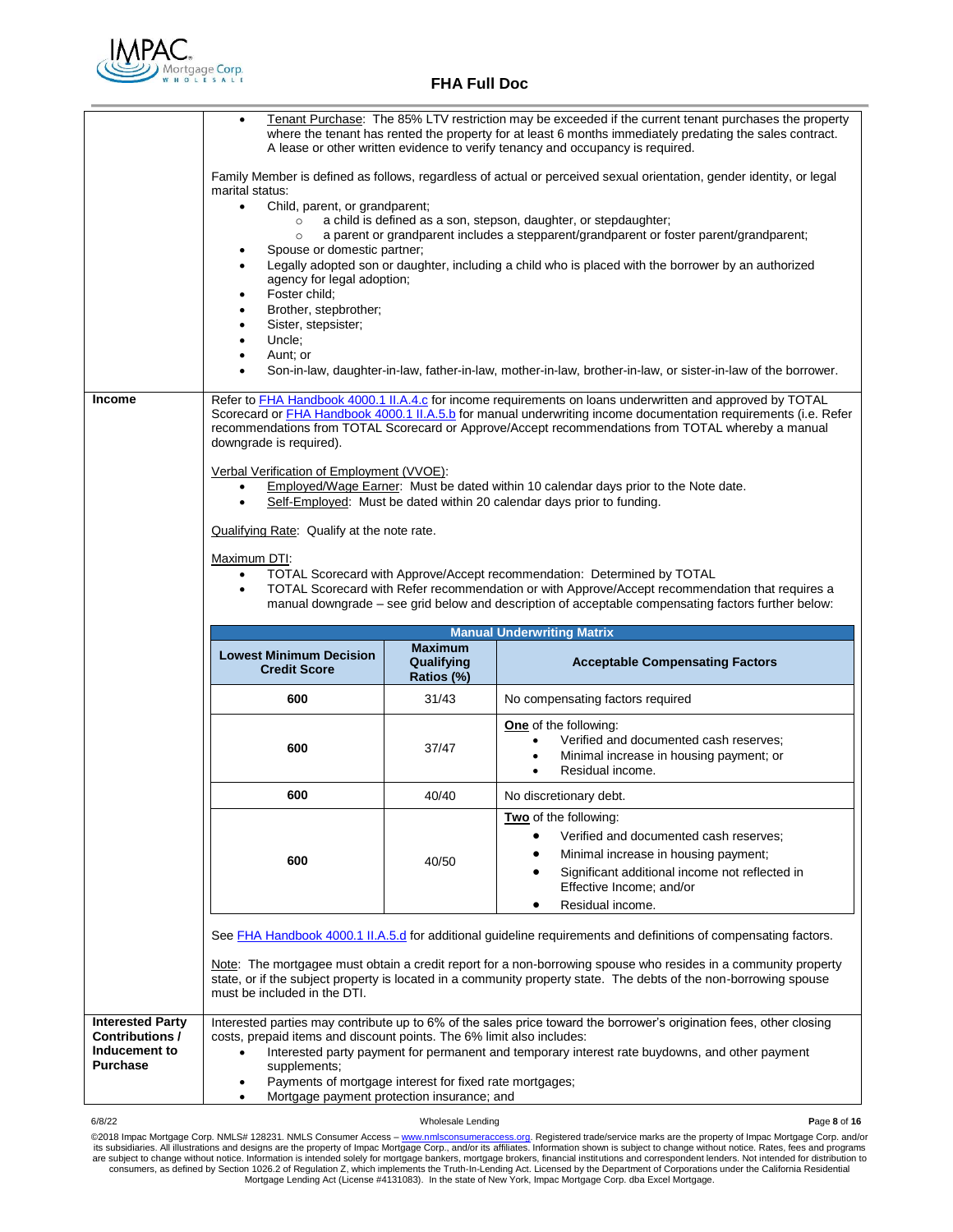

|                                                                   | Payment of the UFMIP                                                                                                                                                                                                                                                                                                                                                                                                                                                                                                                                                                                                                                                                                                                                                                                                                                                                                                                                                                                            |                                                                                                                                                                                                                                                                                                                                                                                                                                                                                                                                                                                                                                                                             |  |  |
|-------------------------------------------------------------------|-----------------------------------------------------------------------------------------------------------------------------------------------------------------------------------------------------------------------------------------------------------------------------------------------------------------------------------------------------------------------------------------------------------------------------------------------------------------------------------------------------------------------------------------------------------------------------------------------------------------------------------------------------------------------------------------------------------------------------------------------------------------------------------------------------------------------------------------------------------------------------------------------------------------------------------------------------------------------------------------------------------------|-----------------------------------------------------------------------------------------------------------------------------------------------------------------------------------------------------------------------------------------------------------------------------------------------------------------------------------------------------------------------------------------------------------------------------------------------------------------------------------------------------------------------------------------------------------------------------------------------------------------------------------------------------------------------------|--|--|
|                                                                   | The following items are not considered interested party contributions:<br>Premium pricing credits from the mortgagee or TPO are excluded from the 6% limit, provided the<br>٠<br>mortgagee or TPO is not the seller, real estate agent, builder, or developer.<br>Payment of real estate agent commissions or fees, typically paid by the seller under local or state law, or<br>٠<br>local custom, is not considered an interested party contribution.<br>The satisfaction of a PACE lien or obligation against the property by the property owner is not considered<br>an interest party contribution.                                                                                                                                                                                                                                                                                                                                                                                                        |                                                                                                                                                                                                                                                                                                                                                                                                                                                                                                                                                                                                                                                                             |  |  |
|                                                                   |                                                                                                                                                                                                                                                                                                                                                                                                                                                                                                                                                                                                                                                                                                                                                                                                                                                                                                                                                                                                                 | Interested party contributions that exceed actual origination fees, other closing costs, prepaid items and discount<br>points are considered an inducement to purchase. Interested party contributions exceeding 6% are considered an<br>inducement to purchase. Interested party contributions may not be used for the borrower's MRI.                                                                                                                                                                                                                                                                                                                                     |  |  |
|                                                                   | ٠<br>Decorating allowances<br>٠<br>Repair allowances<br>٠<br>Excess rent credit<br>$\blacksquare$<br>Moving costs<br>٠<br>Paying off consumer debt<br>٠<br>Personal property<br>٠                                                                                                                                                                                                                                                                                                                                                                                                                                                                                                                                                                                                                                                                                                                                                                                                                               | Inducements to purchase refer to certain expenses paid by the seller and/or other Interested Party on behalf of the<br>borrower and result in a dollar-for-dollar reduction to the Adjusted Value of the property before applying the<br>appropriate LTV percentage. Examples of inducements to purchase include, but are not limited to:<br>Contributions exceeding 6% of the Adjusted Value (i.e. the lesser of the sales price or appraised value)<br>Contributions exceeding the origination fees, other closing costs, and discount points                                                                                                                             |  |  |
|                                                                   | ٠                                                                                                                                                                                                                                                                                                                                                                                                                                                                                                                                                                                                                                                                                                                                                                                                                                                                                                                                                                                                               | Sales commission on the borrower's present residence<br>Below-market rent, except for borrowers who meet the Identity-of-Interest exception for Family Members                                                                                                                                                                                                                                                                                                                                                                                                                                                                                                              |  |  |
| <b>Liabilities</b>                                                | Refer to FHA Handbook 4000.1 II.A.4.b.iv for liability/debt guidelines on loans underwritten and approved by TOTAL<br>Scorecard or <b>FHA Handbook 4000.1 II.A.5.a.iv</b> for manual underwriting liability/debt guidelines (i.e. Refer<br>recommendations from TOTAL Scorecard or Approve/Accept recommendations from TOTAL whereby a manual<br>downgrade is required).                                                                                                                                                                                                                                                                                                                                                                                                                                                                                                                                                                                                                                        |                                                                                                                                                                                                                                                                                                                                                                                                                                                                                                                                                                                                                                                                             |  |  |
| <b>Limitations on</b><br><b>Other Real</b><br><b>Estate Owned</b> | FHA will not insure more than one mortgage for any borrower (transactions in which an existing FHA mortgage is<br>paid off and another FHA mortgage is acquired are acceptable). Any person individually or jointly owning a home<br>covered by a mortgage insured by FHA in which ownership is maintained may not purchase another principal<br>residence with FHA mortgage insurance except under the situations described below. Properties previously acquired<br>as investment properties are not subject to these restrictions. FHA will not insure a mortgage if FHA concludes that<br>the transaction was designed to use FHA mortgage insurance as a vehicle for obtaining investment properties, even<br>if the property to be encumbered will be the only one owned using FHA mortgage insurance.<br>Exceptions to the FHA Policy Limiting the Number of Mortgages per Borrower:<br>The table below describes the only circumstances in which a Borrower with an existing FHA-insured mortgage for a |                                                                                                                                                                                                                                                                                                                                                                                                                                                                                                                                                                                                                                                                             |  |  |
|                                                                   | principal residence may obtain an additional FHA-insured mortgage on a new principal residence.                                                                                                                                                                                                                                                                                                                                                                                                                                                                                                                                                                                                                                                                                                                                                                                                                                                                                                                 |                                                                                                                                                                                                                                                                                                                                                                                                                                                                                                                                                                                                                                                                             |  |  |
|                                                                   | <b>Policy Exceptions</b>                                                                                                                                                                                                                                                                                                                                                                                                                                                                                                                                                                                                                                                                                                                                                                                                                                                                                                                                                                                        | <b>Eligibility Requirements</b>                                                                                                                                                                                                                                                                                                                                                                                                                                                                                                                                                                                                                                             |  |  |
|                                                                   | Relocation                                                                                                                                                                                                                                                                                                                                                                                                                                                                                                                                                                                                                                                                                                                                                                                                                                                                                                                                                                                                      | A borrower may be eligible to obtain another FHA-insured mortgage without being<br>required to sell an existing property covered by an FHA-insured mortgage if the<br>borrower is:<br>$\bullet$<br>Relocating or has relocated for an employment-related reason; and<br>Establishing or has established a new principal residence in an area more<br>than 100 miles from the borrower's current principal residence.<br>If the Borrower moves back to the original area, the borrower is not required to live in<br>the original house and may obtain a new FHA-insured mortgage on a new principal<br>residence, provided the relocation meets the two requirements above. |  |  |
|                                                                   | Increase in Family Size                                                                                                                                                                                                                                                                                                                                                                                                                                                                                                                                                                                                                                                                                                                                                                                                                                                                                                                                                                                         | A borrower may be eligible for another house with an FHA-insured mortgage if the<br>borrower provides satisfactory evidence that:<br>$\bullet$<br>The borrower has had an increase in legal dependents and the property<br>now fails to meet family needs; and<br>The LTV on the current principal residence is equal to or less than 75% or is<br>٠<br>paid down to that amount, based on the outstanding mortgage balance and<br>a current residential appraisal.                                                                                                                                                                                                         |  |  |
|                                                                   |                                                                                                                                                                                                                                                                                                                                                                                                                                                                                                                                                                                                                                                                                                                                                                                                                                                                                                                                                                                                                 |                                                                                                                                                                                                                                                                                                                                                                                                                                                                                                                                                                                                                                                                             |  |  |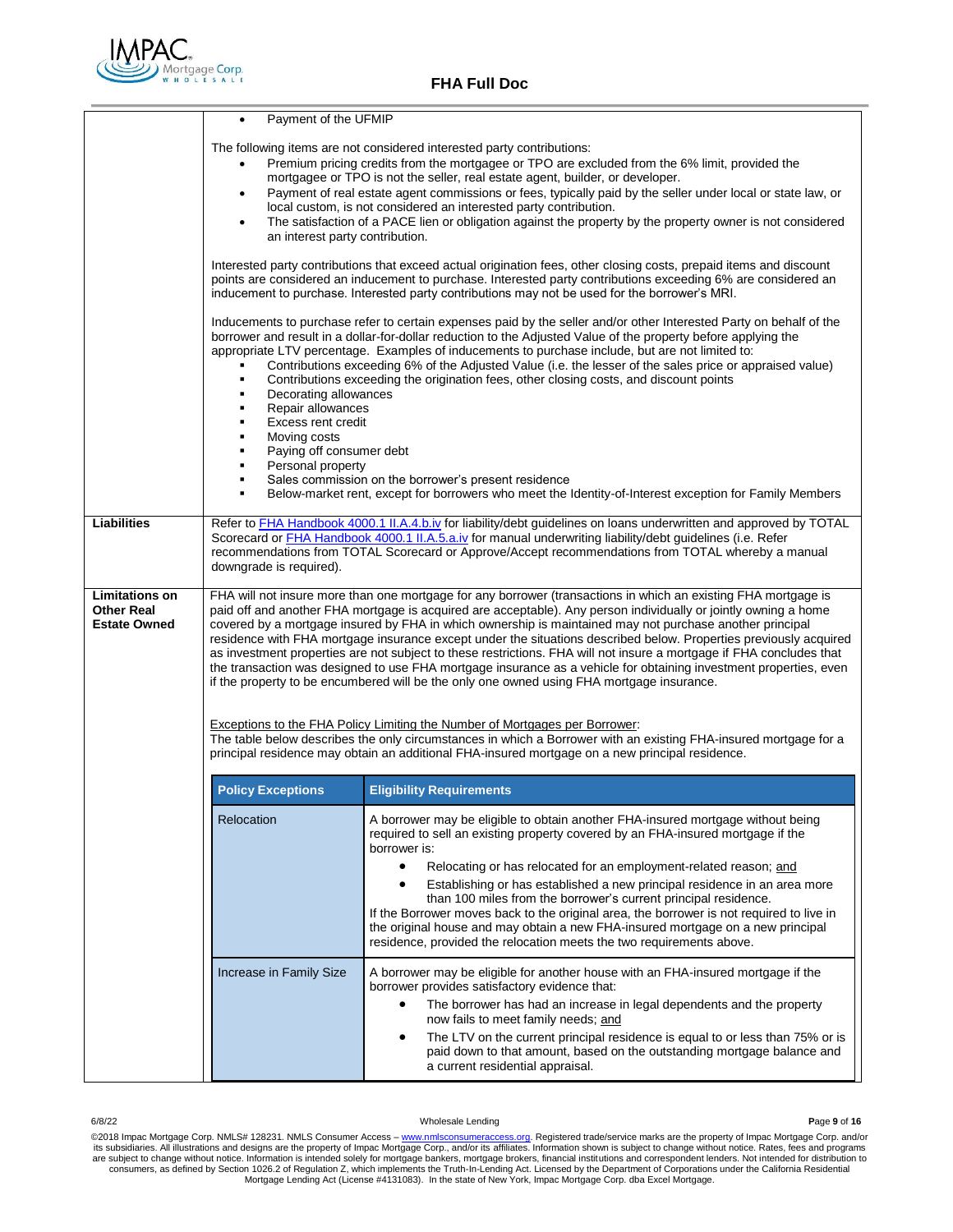

|                     | Vacating a Jointly-<br><b>Owned Property</b>                                                                                                                                                                                                                                                                                                                                                                                                                                                                                                              | A borrower may be eligible for another FHA-insured mortgage if the borrower is<br>vacating (with no intent to return) the principal residence which will remain occupied by<br>an existing co-borrower.                                                                                                                                                                                                                                                                             |  |  |
|---------------------|-----------------------------------------------------------------------------------------------------------------------------------------------------------------------------------------------------------------------------------------------------------------------------------------------------------------------------------------------------------------------------------------------------------------------------------------------------------------------------------------------------------------------------------------------------------|-------------------------------------------------------------------------------------------------------------------------------------------------------------------------------------------------------------------------------------------------------------------------------------------------------------------------------------------------------------------------------------------------------------------------------------------------------------------------------------|--|--|
|                     | Non-Occupying Co-<br><b>Borrower</b>                                                                                                                                                                                                                                                                                                                                                                                                                                                                                                                      | A non-occupying co-borrower on an existing FHA-insured mortgage may qualify for an<br>FHA-insured mortgage on a new property to be their own principal residence.                                                                                                                                                                                                                                                                                                                   |  |  |
|                     |                                                                                                                                                                                                                                                                                                                                                                                                                                                                                                                                                           | A borrower with an existing FHA-insured mortgage on their own principal residence<br>may qualify as a non-occupying co-borrower on other FHA-insured mortgages.                                                                                                                                                                                                                                                                                                                     |  |  |
|                     |                                                                                                                                                                                                                                                                                                                                                                                                                                                                                                                                                           | Under no circumstances may investors use the exceptions described above to circumvent FHA's ban on loans to<br>private investors and acquire rental properties through purportedly purchasing "principal residences".                                                                                                                                                                                                                                                               |  |  |
|                     | insured mortgage.                                                                                                                                                                                                                                                                                                                                                                                                                                                                                                                                         | Considerations in determining the eligibility of a borrower for one of these exceptions are the length of time the<br>previous property was owned by the borrower and the circumstances that compel the borrower to purchase another<br>residence with an FHA-insured mortgage. In all other cases, the purchasing borrower either <b>must</b> pay off the FHA-<br>insured mortgage on the previous residence or terminate ownership of that property before acquiring another FHA- |  |  |
| Loan Amount         |                                                                                                                                                                                                                                                                                                                                                                                                                                                                                                                                                           | Minimum loan amount is \$100,000                                                                                                                                                                                                                                                                                                                                                                                                                                                    |  |  |
| <b>Loan Purpose</b> | Purchase Mortgage:<br>$\blacksquare$<br>Loan                                                                                                                                                                                                                                                                                                                                                                                                                                                                                                              | The maximum LTV is 96.5% of the Adjusted Value<br>The Adjusted Value is the determined value of the property used for making an FHA Insured Mortgage<br>For purchase transactions, the Adjusted Value is the lesser of the:                                                                                                                                                                                                                                                         |  |  |
|                     | $\circ$                                                                                                                                                                                                                                                                                                                                                                                                                                                                                                                                                   | Purchase price less any Inducements to Purchase; or<br><b>Property Value</b>                                                                                                                                                                                                                                                                                                                                                                                                        |  |  |
|                     | $\circ$                                                                                                                                                                                                                                                                                                                                                                                                                                                                                                                                                   | Property Value refers to the value as determined by the FHA Roster Appraiser                                                                                                                                                                                                                                                                                                                                                                                                        |  |  |
|                     |                                                                                                                                                                                                                                                                                                                                                                                                                                                                                                                                                           | The seller of the property must be on title as the owner of record:                                                                                                                                                                                                                                                                                                                                                                                                                 |  |  |
|                     | $\bullet$                                                                                                                                                                                                                                                                                                                                                                                                                                                                                                                                                 | To be eligible for a mortgage insured by FHA<br>Property must be purchased from the owner of record,                                                                                                                                                                                                                                                                                                                                                                                |  |  |
|                     | $\bullet$                                                                                                                                                                                                                                                                                                                                                                                                                                                                                                                                                 | The transaction may not involve any sale or assignment of the sales contract, and                                                                                                                                                                                                                                                                                                                                                                                                   |  |  |
|                     | The lender must obtain documentation verifying the seller is the owner of record.                                                                                                                                                                                                                                                                                                                                                                                                                                                                         |                                                                                                                                                                                                                                                                                                                                                                                                                                                                                     |  |  |
|                     | Property Flipping:<br>The eligibility of a property for a mortgage insured by FHA is determined by the time that has elapsed between the<br>date the seller has acquired title to the property and the resale date. The seller's Date of Acquisition refers to the<br>date the seller acquired legal ownership of that property. The Resale Date refers to the date all parties<br>have executed the sales contract that will result in the FHA-insured mortgage for the resale of the property.<br>Resales occurring 90 days or fewer after acquisition: |                                                                                                                                                                                                                                                                                                                                                                                                                                                                                     |  |  |
|                     | A property that is being resold 90 days or fewer following the seller's date of acquisition is not<br>$\circ$<br>eligible for an FHA-insured Mortgage.                                                                                                                                                                                                                                                                                                                                                                                                    |                                                                                                                                                                                                                                                                                                                                                                                                                                                                                     |  |  |
|                     | Resales occurring between 91 days and 180 days after acquisition:                                                                                                                                                                                                                                                                                                                                                                                                                                                                                         |                                                                                                                                                                                                                                                                                                                                                                                                                                                                                     |  |  |
|                     | $\circ$                                                                                                                                                                                                                                                                                                                                                                                                                                                                                                                                                   | A mortgagee must obtain a second appraisal by another appraiser if:<br>The resale date of a property is between 91 and 180 Days following the acquisition of                                                                                                                                                                                                                                                                                                                        |  |  |
|                     |                                                                                                                                                                                                                                                                                                                                                                                                                                                                                                                                                           | the property by the seller; and<br>The resale price is 100% or more over the price paid by the seller to acquire the                                                                                                                                                                                                                                                                                                                                                                |  |  |
|                     | $\circ$                                                                                                                                                                                                                                                                                                                                                                                                                                                                                                                                                   | property.<br>If the second appraisal supports a value of the property that is more than 5% lower than the                                                                                                                                                                                                                                                                                                                                                                           |  |  |
|                     |                                                                                                                                                                                                                                                                                                                                                                                                                                                                                                                                                           | value of the first appraisal, the lower value must be used as the property value in determining                                                                                                                                                                                                                                                                                                                                                                                     |  |  |
|                     | $\circ$                                                                                                                                                                                                                                                                                                                                                                                                                                                                                                                                                   | the Adjusted Value.<br>The cost of the second appraisal may not be charged to the Borrower.                                                                                                                                                                                                                                                                                                                                                                                         |  |  |
|                     |                                                                                                                                                                                                                                                                                                                                                                                                                                                                                                                                                           | Exceptions to Time Restriction on Resale:<br>Properties acquired by an employer or relocation agency in connection with the relocation of an                                                                                                                                                                                                                                                                                                                                        |  |  |
|                     | $\circ$<br>employee;                                                                                                                                                                                                                                                                                                                                                                                                                                                                                                                                      |                                                                                                                                                                                                                                                                                                                                                                                                                                                                                     |  |  |
|                     | $\circ$<br>$\circ$                                                                                                                                                                                                                                                                                                                                                                                                                                                                                                                                        | Resales by HUD under its REO program;<br>Sales by other U.S. government agencies of single family properties pursuant to programs                                                                                                                                                                                                                                                                                                                                                   |  |  |
|                     | $\circ$                                                                                                                                                                                                                                                                                                                                                                                                                                                                                                                                                   | operated by these agencies;<br>Sales of properties by nonprofits approved to purchase HUD owned single family properties at a                                                                                                                                                                                                                                                                                                                                                       |  |  |
|                     |                                                                                                                                                                                                                                                                                                                                                                                                                                                                                                                                                           | discount with resale restrictions;                                                                                                                                                                                                                                                                                                                                                                                                                                                  |  |  |
|                     | $\circ$<br>$\circ$                                                                                                                                                                                                                                                                                                                                                                                                                                                                                                                                        | Sales of properties that are acquired by the seller by inheritance;<br>Sales of properties by state and federally-chartered financial institutions and Government-                                                                                                                                                                                                                                                                                                                  |  |  |
|                     | $\circ$                                                                                                                                                                                                                                                                                                                                                                                                                                                                                                                                                   | Sponsored Enterprises (GSE);<br>Sales of properties by local and state government agencies; and                                                                                                                                                                                                                                                                                                                                                                                     |  |  |
|                     | $\circ$                                                                                                                                                                                                                                                                                                                                                                                                                                                                                                                                                   | Sales of properties within PDMDAs, only upon issuance of a notice of an exception from HUD.                                                                                                                                                                                                                                                                                                                                                                                         |  |  |
|                     |                                                                                                                                                                                                                                                                                                                                                                                                                                                                                                                                                           | The restrictions listed above do not apply to a builder selling a newly built house or building a house for a<br>borrower planning to use FHA-insured financing.                                                                                                                                                                                                                                                                                                                    |  |  |

6/8/22 Wholesale Lending **P**age **10** of **16**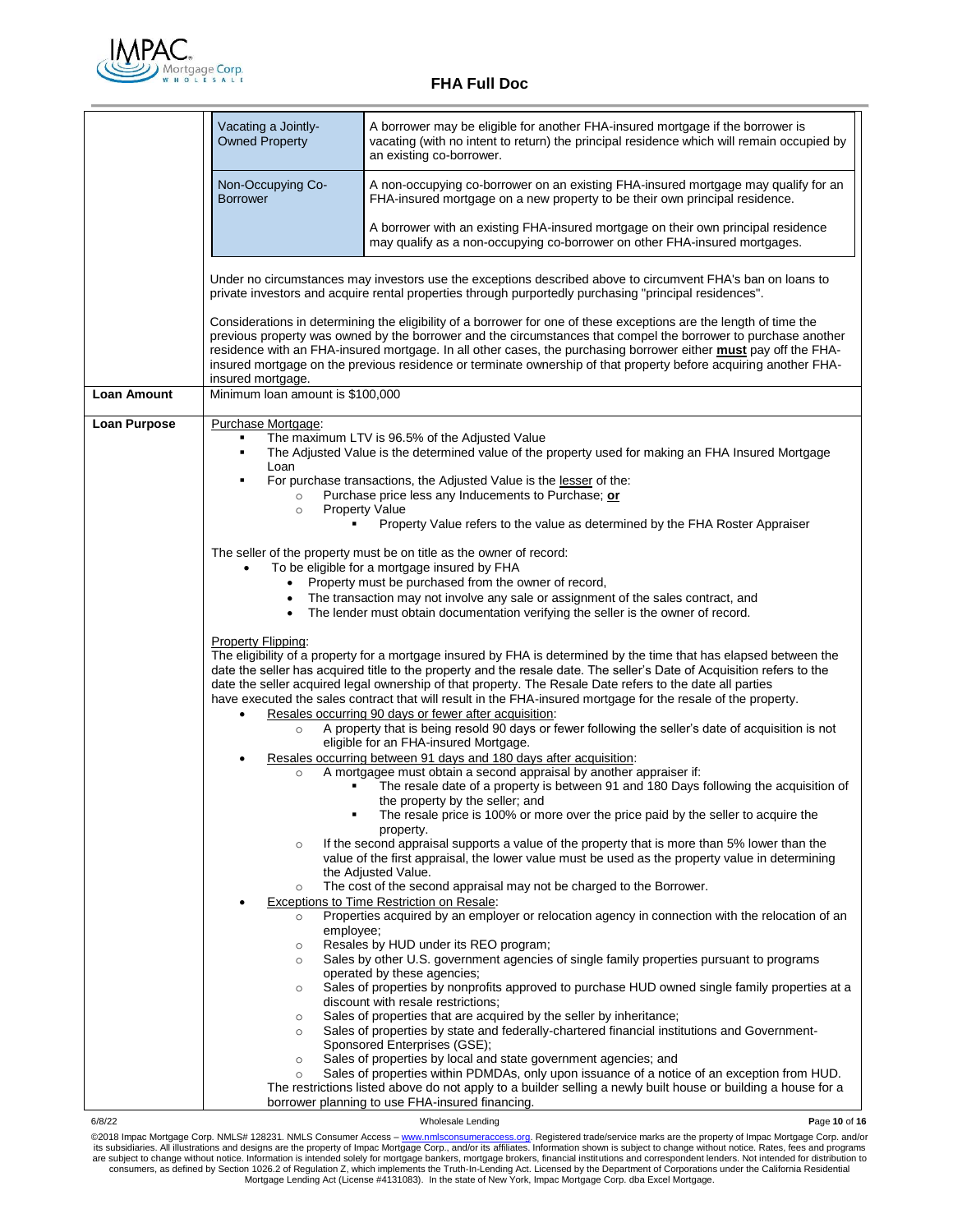

|                   | Construction to Permanent (one-time-close, OTC) mortgages are not allowed.                                                                                                                                   |
|-------------------|--------------------------------------------------------------------------------------------------------------------------------------------------------------------------------------------------------------|
| All Refinances:   |                                                                                                                                                                                                              |
| $\bullet$         | For properties acquired by the borrower within 12 months of the case number assignment date, the                                                                                                             |
|                   | Adjusted Value is the lesser of:                                                                                                                                                                             |
|                   | The borrower's purchase price, plus any documented improvements made subsequent to the<br>$\circ$                                                                                                            |
|                   | purchase; or<br>The Property Value.<br>$\circ$                                                                                                                                                               |
| $\bullet$         | Properties acquired by the borrower within 12 months of case number assignment by inheritance or                                                                                                             |
|                   | through a gift from a Family Member may utilize the calculation of Adjusted Value for properties purchased                                                                                                   |
|                   | 12 months or greater.                                                                                                                                                                                        |
| $\bullet$         | For properties acquired by the borrower greater than or equal to 12 months prior to the case number<br>assignment date, the Adjusted Value is the Property Value.                                            |
|                   | Rate and Term Refinance:                                                                                                                                                                                     |
| $\bullet$         | Refers to a no cash-out refinance of any mortgage in which all proceeds are used to pay existing                                                                                                             |
|                   | mortgage liens on the subject property and costs associated with the transaction.                                                                                                                            |
| $\bullet$         | At least one borrower on the refinancing mortgage must hold title to the property being refinanced prior to                                                                                                  |
| $\bullet$         | case number assignment.<br>The following is the sum of existing debt and costs associated with the transaction that may be paid                                                                              |
|                   | through the loan transaction:                                                                                                                                                                                |
|                   | Existing debt includes:<br>$\circ$                                                                                                                                                                           |
|                   | The unpaid principal balance of the first mortgage as of the month prior to mortgage<br>٠                                                                                                                    |
|                   | disbursement;<br>The unpaid principal balance of any purchase money junior mortgage as of the month<br>٠                                                                                                     |
|                   | prior to mortgage disbursement;                                                                                                                                                                              |
|                   | The unpaid principal balance of any junior liens over 12 months old as of the date of<br>٠                                                                                                                   |
|                   | mortgage disbursement. If the balance or any portion of an equity line of credit in<br>excess of \$1,000 was advanced within the past 12 months and was for purposes                                         |
|                   | other than repairs and rehabilitation of the property, that portion above and beyond                                                                                                                         |
|                   | \$1,000 of the line of credit is not eligible for inclusion in the new mortgage;                                                                                                                             |
|                   | Ex-spouse or co-borrower equity, as described in "Refinancing to Buy Out Title-<br>٠<br>Holder Equity" below;                                                                                                |
|                   | Interest due on the existing mortgage(s);<br>٠                                                                                                                                                               |
|                   | The unpaid principal balance of any unpaid PACE obligation;<br>٠                                                                                                                                             |
|                   | Mortgage Insurance Premium (MIP) due on existing mortgage;<br>٠<br>Any prepayment penalties assessed;<br>٠                                                                                                   |
|                   | Late charges; and<br>٠                                                                                                                                                                                       |
|                   | Escrow shortages;                                                                                                                                                                                            |
|                   | Allowed costs include all borrower paid costs associated with the new mortgage; and<br>$\circ$<br>Any borrower-paid repairs required by the appraisal<br>$\circ$                                             |
|                   | Less any refund of UFMIP<br>$\circ$                                                                                                                                                                          |
| $\bullet$         | Short Payoffs: The mortgagee may approve a rate and term refinance where the maximum mortgage                                                                                                                |
|                   | amount is insufficient to extinguish the existing mortgage debt, provided the existing Note holder writes off<br>the amount of the indebtedness that cannot be refinanced into the new FHA-insured Mortgage. |
| $\bullet$         | Refinancing to Pay off Recorded Land Contracts: When the purpose of the new mortgage is to pay off an                                                                                                        |
|                   | outstanding recorded land contract, the unpaid principal balance will be deemed to be the outstanding                                                                                                        |
|                   | balance on the recorded land contract.                                                                                                                                                                       |
| ٠                 | Use of Estimates in Calculating Maximum Mortgage Amount: The mortgagee may utilize estimates of<br>existing debts and costs in calculating the maximum mortgage amount to the extent that the actual debts   |
|                   | and costs do not result in the borrower receiving greater than \$500 cash back at mortgage disbursement.                                                                                                     |
|                   | Cash to the borrower resulting from the refund of borrower's unused escrow balance from the previous                                                                                                         |
|                   | mortgage must not be considered in the \$500 cash back limit whether received at or subsequent to                                                                                                            |
|                   | mortgage disbursement.<br>For transactions on properties in the state of Texas, the borrower can receive no cash back.<br>$\circ$                                                                            |
| $\bullet$         | Excess Cash Back: When the estimated costs utilized in calculating the maximum mortgage amount                                                                                                               |
|                   | result in greater than \$500 cash back to the borrower at mortgage disbursement, mortgagees may reduce                                                                                                       |
|                   | the borrower's outstanding principal balance to satisfy the \$500 cash back requirement. The Mortgagee                                                                                                       |
| $\bullet$         | must submit the mortgage for endorsement at the reduced principal amount.<br>Texas Loans: When FHA insured financing is permitted in the state of Texas, no cash back to the                                 |
|                   | borrower is permitted (not even one dollar is permitted).                                                                                                                                                    |
| Simple Refinance: |                                                                                                                                                                                                              |
|                   | Refers to a no cash-out refinance of an existing FHA-insured mortgage in which all proceeds are used to                                                                                                      |
|                   | pay the existing FHA-insured mortgage lien on the subject property and costs associated with the                                                                                                             |
|                   | transaction.                                                                                                                                                                                                 |
|                   | At least one borrower on the refinancing mortgage must hold title to the property being refinanced prior to<br>case number assignment.                                                                       |
|                   |                                                                                                                                                                                                              |

6/8/22 Wholesale Lending **P**age **11** of **16** @2018 Impac Mortgage Corp. NMLS# 128231. NMLS Consumer Access – [www.nmlsconsumeraccess.org.](http://www.nmlsconsumeraccess.org/) Registered trade/service marks are the property of Impac Mortgage Corp. and/or its subsidiaries. All illustrations and designs are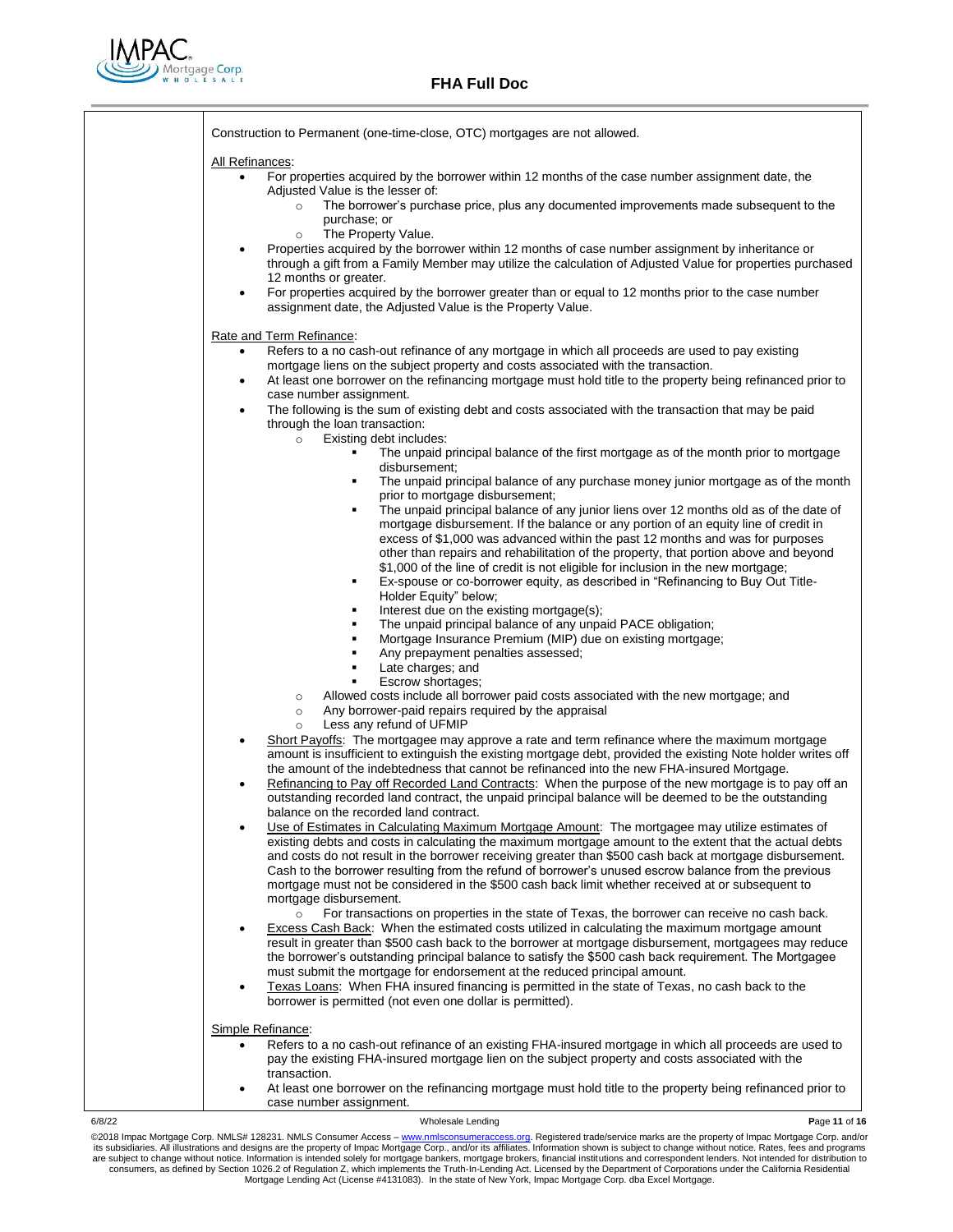

| The mortgagee must review the borrower's employment documentation or obtain utility bills to evidence<br>$\bullet$<br>the borrower currently occupies the property as their principal residence.<br>The following is the sum of existing debt and costs associated with the transaction that may be paid<br>$\bullet$<br>through the loan transaction:<br>Existing debt includes:<br>$\circ$<br>Unpaid principal balance of the FHA-insured first mortgage as of the month prior to                                                                                                                                                                                                                                                                                                                                                                                                                                                                                                                                                                                                                                                                                                                                                                                                                                                                                                                                                         |
|---------------------------------------------------------------------------------------------------------------------------------------------------------------------------------------------------------------------------------------------------------------------------------------------------------------------------------------------------------------------------------------------------------------------------------------------------------------------------------------------------------------------------------------------------------------------------------------------------------------------------------------------------------------------------------------------------------------------------------------------------------------------------------------------------------------------------------------------------------------------------------------------------------------------------------------------------------------------------------------------------------------------------------------------------------------------------------------------------------------------------------------------------------------------------------------------------------------------------------------------------------------------------------------------------------------------------------------------------------------------------------------------------------------------------------------------|
| mortgage disbursement;<br>Interest due on the existing mortgage(s);<br>$\blacksquare$<br>The unpaid principal balance of any unpaid PACE obligation;<br>$\blacksquare$<br>Mortgage Insurance Premium (MIP) due on existing mortgage;<br>$\blacksquare$<br>Late charges; and<br>$\blacksquare$<br>Escrow shortages:<br>$\blacksquare$<br>Allowed costs include all borrower paid costs associated with the new mortgage; and<br>$\circ$<br>Any borrower-paid repairs required by the appraisal<br>$\circ$<br>Less any refund of UFMIP<br>$\circ$<br>Use of Estimates and Excess Cash Back follow the same requirements as listed above for Rate and Term<br>$\bullet$<br>Refinance.<br>Texas Loans: When FHA insured financing is permitted in the state of Texas, no cash back to the<br>$\bullet$<br>borrower is permitted (not even one dollar is permitted).                                                                                                                                                                                                                                                                                                                                                                                                                                                                                                                                                                             |
| Cash-Out Refinance:<br>A refinance of any mortgage or a withdrawal of equity where no mortgage currently exists, in which the<br>$\bullet$<br>mortgage proceeds are not limited to specific purposes.<br>At least one borrower on the refinancing mortgage must hold title to the property being refinanced prior to<br>٠<br>case number assignment.<br>Income from a non-occupant co-borrower may not be used to qualify for a cash-out refinance.<br>$\bullet$<br>The subject property must have been owned and occupied by the borrower as their primary residence for<br>$\bullet$<br>the 12 months prior to the date of case number assignment. The mortgagee must review the borrower's<br>employment documentation or obtain utility bills to evidence the borrower has occupied the subject<br>property as their primary residence for the 12 months prior to case number assignment.<br>Exception: In the case of inheritance, a borrower is not required to occupy the property for a<br>$\circ$<br>minimum period of time before applying for a cash-out refinance, provided the borrower has not<br>treated the subject property as an investment property at any point since inheritance of the<br>property. If the borrower rents the property following inheritance, the borrower is not eligible for<br>a cash-out refinance until the borrower has occupied the property as a primary residence for at<br>least 12 months. |
| Additional GNMA Seasoning Requirements (for cash-out refinances):<br>The borrower must have made at least six consecutive monthly payments on the loan being<br>$\circ$<br>refinanced, referred to hereinafter as the Initial Loan, beginning with the payment made on the<br>first payment due date; and<br>The first payment due date of the new refinance loan occurs no earlier than 210 days after the<br>$\circ$<br>first payment due date of the initial loan.                                                                                                                                                                                                                                                                                                                                                                                                                                                                                                                                                                                                                                                                                                                                                                                                                                                                                                                                                                       |
| FHA-Insured to FHA-Insured Refinances (FHA to FHA):<br>FHA-to-FHA refinances may be used with any refinance type. At least one borrower on the refinancing<br>mortgage must hold title to the property being refinanced prior to case number assignment. The<br>mortgagee must obtain a Refinance Authorization Number from FHA Connection (FHAC) for all FHA-to-<br>FHA refinances. FHA will not issue a new case number for any FHA to FHA Refinance where the existing<br>mortgage to be paid off has a repair or rehabilitation escrow account that the Escrow Closeout<br>Certification has not been completed in FHAC. If the borrower is refinancing their current FHA-insured<br>mortgage to another FHA-insured mortgage within 3 years, a refund credit is applied to reduce the amount<br>of the Upfront Mortgage Insurance Premium (UFMIP) paid on the refinanced mortgage as reflected on the<br>Refinance Authorization.                                                                                                                                                                                                                                                                                                                                                                                                                                                                                                      |

6/8/22 Wholesale Lending **P**age **12** of **16**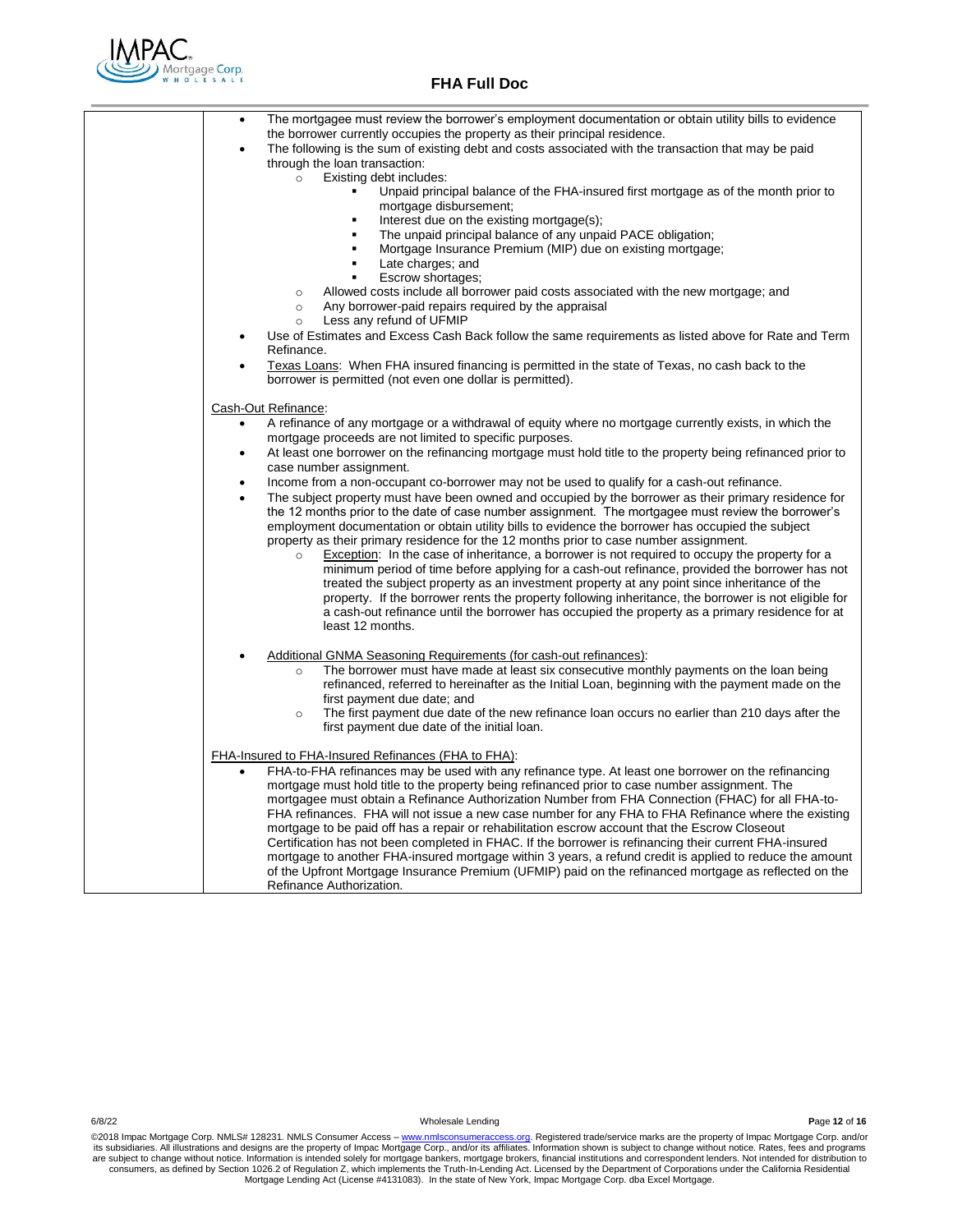

|                              | <b>Upfront Mortgage Insurance Premium (UFMIP)</b>                                                                                            |                                                                                                                                                                                                  |                           |                                                                                                                       |  |  |  |  |
|------------------------------|----------------------------------------------------------------------------------------------------------------------------------------------|--------------------------------------------------------------------------------------------------------------------------------------------------------------------------------------------------|---------------------------|-----------------------------------------------------------------------------------------------------------------------|--|--|--|--|
| <b>Insurance</b>             | All Mortgages (except Simple Refinance – see further below): 175 basis points (bps) (1.75% of the Base Loan                                  |                                                                                                                                                                                                  |                           |                                                                                                                       |  |  |  |  |
|                              | Amount)                                                                                                                                      |                                                                                                                                                                                                  |                           |                                                                                                                       |  |  |  |  |
|                              |                                                                                                                                              |                                                                                                                                                                                                  |                           |                                                                                                                       |  |  |  |  |
|                              | <b>Annual Mortgage Insurance Premium (MIP)</b>                                                                                               |                                                                                                                                                                                                  |                           |                                                                                                                       |  |  |  |  |
|                              | Applies to all Mortgages except:                                                                                                             |                                                                                                                                                                                                  |                           |                                                                                                                       |  |  |  |  |
|                              | 2009                                                                                                                                         | Simple Refinance Mortgages used to refinance a previous FHA endorsed Mortgage on or before May 31,                                                                                               |                           |                                                                                                                       |  |  |  |  |
|                              |                                                                                                                                              | <b>Mortgage Term of More Than 15 Years</b>                                                                                                                                                       |                           |                                                                                                                       |  |  |  |  |
|                              | <b>Base Loan Amount</b>                                                                                                                      | <b>LTV</b>                                                                                                                                                                                       | MIP (bps)                 | <b>Duration</b>                                                                                                       |  |  |  |  |
|                              | Less than or equal to                                                                                                                        | ≤ 90.00%                                                                                                                                                                                         | 80                        | 11 years                                                                                                              |  |  |  |  |
|                              | \$625,500                                                                                                                                    | > 90.00% but ≤ 95.00%                                                                                                                                                                            | 80                        | Mortgage term                                                                                                         |  |  |  |  |
|                              |                                                                                                                                              | $>95.00\%$                                                                                                                                                                                       | 85                        | Mortgage term                                                                                                         |  |  |  |  |
|                              |                                                                                                                                              | ≤ 90.00%                                                                                                                                                                                         | 100                       | 11 years                                                                                                              |  |  |  |  |
|                              | Greater than \$625,500                                                                                                                       | > 90.00% but ≤ 95.00%                                                                                                                                                                            | 100                       | Mortgage term                                                                                                         |  |  |  |  |
|                              |                                                                                                                                              | $>95.00\%$                                                                                                                                                                                       | 105                       | Mortgage term                                                                                                         |  |  |  |  |
|                              | Mortgage Term of Less than or Equal to 15 Years                                                                                              |                                                                                                                                                                                                  |                           |                                                                                                                       |  |  |  |  |
|                              | <b>Base Loan Amount</b>                                                                                                                      | <b>LTV</b>                                                                                                                                                                                       | MIP (bps)                 | <b>Duration</b>                                                                                                       |  |  |  |  |
|                              | Less than or equal to                                                                                                                        | $≤ 90.00\%$                                                                                                                                                                                      | 45                        | 11 years                                                                                                              |  |  |  |  |
|                              | \$625,500                                                                                                                                    | $>90.00\%$                                                                                                                                                                                       | 70                        | Mortgage term                                                                                                         |  |  |  |  |
|                              |                                                                                                                                              | ≤ 78,.00%                                                                                                                                                                                        | 45                        | 11 years                                                                                                              |  |  |  |  |
|                              | Greater than \$625,500                                                                                                                       | > 78.00% but ≤ 90.00%                                                                                                                                                                            | 70                        | 11 years                                                                                                              |  |  |  |  |
|                              |                                                                                                                                              | $>90.00\%$                                                                                                                                                                                       | 95                        | Mortgage term                                                                                                         |  |  |  |  |
|                              | <b>Simple Refinance Only</b>                                                                                                                 |                                                                                                                                                                                                  |                           |                                                                                                                       |  |  |  |  |
|                              |                                                                                                                                              | For refinance of previous Mortgage endorsed on or before May 31, 2009<br>UFMIP: 1 (bps) (.01%) All Mortgages                                                                                     |                           |                                                                                                                       |  |  |  |  |
|                              |                                                                                                                                              |                                                                                                                                                                                                  | <b>All Mortgage Terms</b> |                                                                                                                       |  |  |  |  |
|                              | <b>Base Loan Amount</b>                                                                                                                      | <b>LTV</b>                                                                                                                                                                                       | <b>Annual MIP (bps)</b>   | <b>Duration</b>                                                                                                       |  |  |  |  |
|                              | All                                                                                                                                          | ≤ 90.00%                                                                                                                                                                                         | 55                        | 11 years                                                                                                              |  |  |  |  |
|                              | $> 90.00\%$<br>55<br>Mortgage term<br>For Mortgages where FHA does not require an appraisal, the value from the previous Mortgage is used to |                                                                                                                                                                                                  |                           |                                                                                                                       |  |  |  |  |
|                              | calculate the LTV.                                                                                                                           |                                                                                                                                                                                                  |                           |                                                                                                                       |  |  |  |  |
|                              |                                                                                                                                              |                                                                                                                                                                                                  |                           |                                                                                                                       |  |  |  |  |
| Occupancy                    | Primary Residence only                                                                                                                       |                                                                                                                                                                                                  |                           |                                                                                                                       |  |  |  |  |
|                              |                                                                                                                                              |                                                                                                                                                                                                  |                           |                                                                                                                       |  |  |  |  |
|                              | Military Personnel Eligibility                                                                                                               |                                                                                                                                                                                                  |                           |                                                                                                                       |  |  |  |  |
|                              |                                                                                                                                              | Borrowers who are military personnel, who cannot physically reside in a property because they are on active duty,                                                                                |                           |                                                                                                                       |  |  |  |  |
|                              |                                                                                                                                              | are still considered owner occupants and are eligible for maximum financing if a Family Member of the borrower will                                                                              |                           | occupy the subject property as their principal residence, or the borrower intends to occupy the subject property upon |  |  |  |  |
|                              | discharge from military service.                                                                                                             |                                                                                                                                                                                                  |                           |                                                                                                                       |  |  |  |  |
|                              |                                                                                                                                              | • The mortgagee must obtain a copy of the borrower's military orders evidencing the borrower's active duty<br>status and that the duty station is more than 100 miles from the subject property. |                           |                                                                                                                       |  |  |  |  |
|                              |                                                                                                                                              | The mortgagee must obtain the borrower's intent to occupy the subject property upon discharge from                                                                                               |                           |                                                                                                                       |  |  |  |  |
| <b>Prepayment</b>            | Not permitted                                                                                                                                | military service, if a Family Member will not occupy the subject property as their principal residence.                                                                                          |                           |                                                                                                                       |  |  |  |  |
| Penalty                      |                                                                                                                                              |                                                                                                                                                                                                  |                           |                                                                                                                       |  |  |  |  |
| Program<br><b>Exclusions</b> | HUD Section 184 Indian Home Loan Guarantee Program<br>HUD Section 203(h) Disaster Victims                                                    |                                                                                                                                                                                                  |                           |                                                                                                                       |  |  |  |  |
|                              | HUD Section 203(k) Rehabilitation Mortgages                                                                                                  |                                                                                                                                                                                                  |                           |                                                                                                                       |  |  |  |  |
|                              | HUD Section 247 Hawaiian Home Lands                                                                                                          |                                                                                                                                                                                                  |                           |                                                                                                                       |  |  |  |  |
|                              | HUD Section 248 Mortgages on Indian Land<br>Assumptions of existing FHA loans                                                                |                                                                                                                                                                                                  |                           |                                                                                                                       |  |  |  |  |
|                              | <b>Energy Efficient Mortgage Program</b>                                                                                                     |                                                                                                                                                                                                  |                           |                                                                                                                       |  |  |  |  |
|                              |                                                                                                                                              | Mortgage Credit Certificates - may not be used for qualifying income                                                                                                                             |                           |                                                                                                                       |  |  |  |  |
|                              |                                                                                                                                              | Back to Work - Extenuating Circumstances Policy - not allowed<br>Construction Take-out Single Close (i.e., one-time-close, OTC) loans                                                            |                           |                                                                                                                       |  |  |  |  |
| <b>Property Types</b>        | Eligible:                                                                                                                                    |                                                                                                                                                                                                  |                           |                                                                                                                       |  |  |  |  |
|                              | $1 - 2$ units                                                                                                                                |                                                                                                                                                                                                  |                           |                                                                                                                       |  |  |  |  |
|                              | $3 - 4$ units<br>$\circ$                                                                                                                     | <b>Self-Sufficiency Rental Income Eligibility</b>                                                                                                                                                |                           |                                                                                                                       |  |  |  |  |

6/8/22 Wholesale Lending **P**age **13** of **16**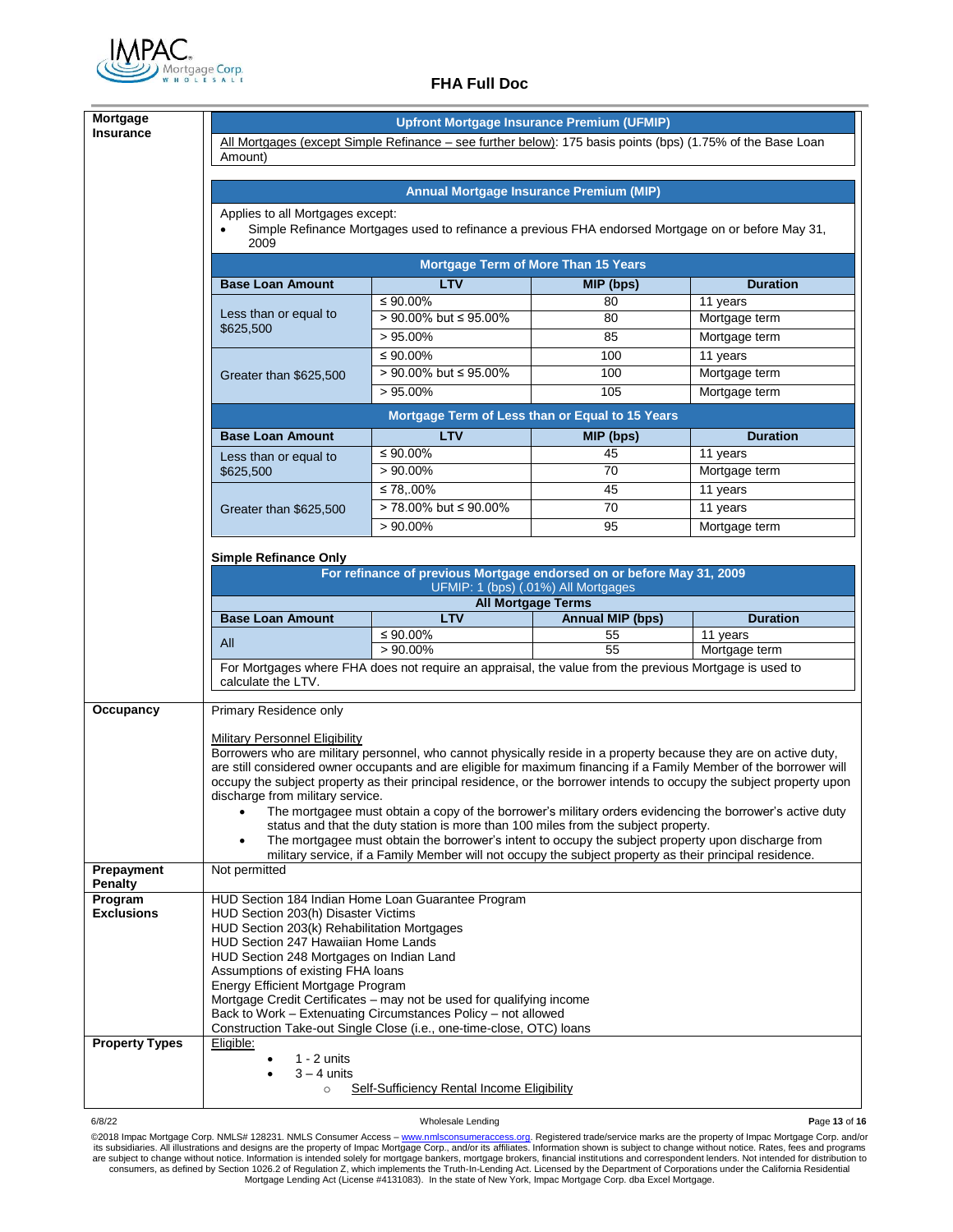

|             |                           | Net Self-Sufficiency Rental Income refers to the rental income produced by the subject                                                                                               |
|-------------|---------------------------|--------------------------------------------------------------------------------------------------------------------------------------------------------------------------------------|
|             |                           | property over and above the PITIA.                                                                                                                                                   |
|             | $\circ$                   | Net Self-Sufficiency Rental Income is calculated by using the appraiser's estimate of fair<br>market rent from all units, including the unit the borrower chooses for occupancy, and |
|             |                           | subtracting the greater of the appraiser's estimate for vacancies and maintenance, or 25%                                                                                            |
|             |                           | of the fair market rent.                                                                                                                                                             |
|             | $\circ$                   | The PITIA divided by the monthly Net Self-Sufficiency Rental Income may not exceed                                                                                                   |
|             |                           | 100% for 3-4 unit properties.                                                                                                                                                        |
|             |                           | Modular Pre-Cut/panelized Housing                                                                                                                                                    |
|             | <b>PUDs</b>               |                                                                                                                                                                                      |
|             | Condos<br>$\circ$         | Must be on FHA approved list and Form HUD-9991 must be completed, signed and dated                                                                                                   |
|             |                           | whereby the following is required to meet eligibility requirements:                                                                                                                  |
|             |                           | Owner occupancy percentage of the project must be $\geq$ 35%.                                                                                                                        |
|             |                           | No more than 15% of the total units are in arrears. Units in arrears refer to each<br>٠                                                                                              |
|             |                           | unit with HOA dues or any special assessments than are more than 60 days                                                                                                             |
|             |                           | past due. Arrears does not include late fees or administrative expenses.                                                                                                             |
|             |                           | Individual Owner Concentration refers to the percentage of units owned by a<br>٠<br>single owner or Related Party. Related Party includes, but is not limited to:                    |
|             |                           | An individual serving as the Unit owners' officer, director, or employee;                                                                                                            |
|             |                           | or                                                                                                                                                                                   |
|             |                           | A unit owner's direct parent company, subsidiary, or any related entity<br>$\bullet$                                                                                                 |
|             |                           | with which the unit owner shares a common officer or director.                                                                                                                       |
|             |                           | For condo projects with 20 or more units, the Individual Owner Concentration is                                                                                                      |
|             |                           | $\leq$ 10%. For condo projects with fewer than 20 units, the unit owner may not own                                                                                                  |
|             |                           | more than 1 unit. No Related Party may own a unit.<br>The condo association has a master or blanket hazard insurance policy in place                                                 |
|             |                           | for the entire approved condominium project in an amount equal to at least                                                                                                           |
|             |                           | 100% of the insurable replacement cost of the approved condominium project,                                                                                                          |
|             |                           | including the individual units in the approved condominium project. The                                                                                                              |
|             |                           | mortgagee must verify that any policy with a coinsurance clause includes an                                                                                                          |
|             |                           | agreed amount endorsement, selection of the agreed value option, or an amount                                                                                                        |
|             |                           | of coverage equal to at least 100% of the insurable replacement cost. The<br>mortgagee must verify that any pooled insurance policy satisfies the insurance                          |
|             |                           | coverage standard for each condominium project insured under the policy. Flood                                                                                                       |
|             |                           | insurance requirements must also be met when any units in the project are                                                                                                            |
|             |                           | located in a Special Flood Hazard Area (SFHA).                                                                                                                                       |
|             |                           | The insurance policies must list the condominium association as the named<br>٠                                                                                                       |
|             |                           | insured, or, in the case of an affiliated Approved Condominium Project or<br>Condominium Association, the name of the affiliated Approved Condominium                                |
|             |                           | Project or Condominium Association may be listed as a named insured.                                                                                                                 |
|             |                           | HO-6 insurance is required is the master/blanket policy does not include interior<br>٠                                                                                               |
|             |                           | unit coverage, including replacement of interior improvements and betterment                                                                                                         |
|             |                           | coverage to insure improvements that the borrower may have made to the unit.                                                                                                         |
|             |                           | Leaseholds, manufactured housing, new construction and gut rehab not allowed.<br>٠                                                                                                   |
|             | $\circ$<br>$\circ$        | Single-Unit Approval not allowed.<br>Site Condos and HUD REO do not require condominium project approval.                                                                            |
|             | $\circ$                   | FHA Insurance Concentration: FHA may suspend the issuance of new FHA case numbers                                                                                                    |
|             |                           | for a mortgage on a unit in a condominium project where the FHA insurance concentration                                                                                              |
|             |                           | $is > 50\%$ of the total number of units in the condominium project.                                                                                                                 |
|             | $\circ$                   | In cases where the HOA or management company will not complete Form HUD-9991 and<br>rather provides their own form, the form must answer all questions as asked on Form              |
|             |                           | HUD-9991 and the form must be included along with Form HUD-9991. Otherwise, the                                                                                                      |
|             |                           | condo project is ineligible.                                                                                                                                                         |
|             |                           |                                                                                                                                                                                      |
| Ineligible: |                           |                                                                                                                                                                                      |
|             |                           | Bed and breakfast establishments                                                                                                                                                     |
| ٠           | Boarding houses<br>Co-ops |                                                                                                                                                                                      |
|             |                           | Fraternity and sorority houses                                                                                                                                                       |
|             |                           | Hotels, motels and condotels                                                                                                                                                         |
|             | Leasehold                 |                                                                                                                                                                                      |
|             |                           | Manufactured homes                                                                                                                                                                   |
|             |                           | Other transient housing                                                                                                                                                              |
| $\bullet$   | Private clubs             |                                                                                                                                                                                      |
|             |                           | Properties located within designated Coastal Barrier Resource system (CBRS) areas                                                                                                    |
|             |                           | Properties that require water purification systems<br>Properties with greater than 25 acres                                                                                          |
| ٠           | <b>Tourist houses</b>     |                                                                                                                                                                                      |
|             |                           |                                                                                                                                                                                      |

6/8/22 Wholesale Lending **P**age **14** of **16**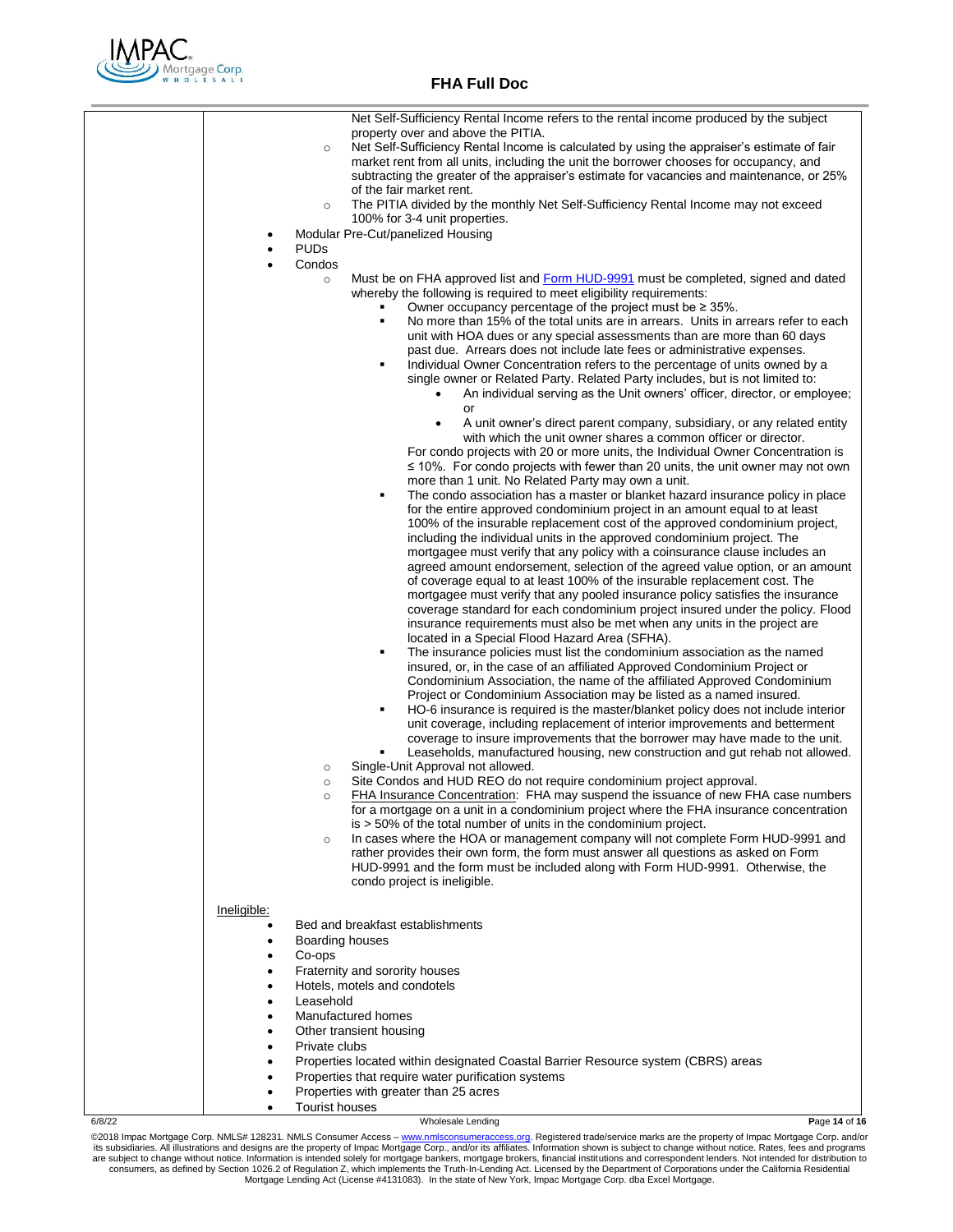

|                                         | Vacation homes<br>$\bullet$<br>Uniquely designed properties such as dome homes, log cabins, earth berms, and underground<br>$\bullet$<br>homes                                                                                                                                                                                                                                                                                                                                                                                                                                                                                                                                                                                                                                                                                                                                                                                                                                                                                                                                                                                                                                                                                                                                                                                                                                                                                                                                                                                                                                                                                                                                                                                                                                                                                                                                                                                                                                                                                                                                                                                                                                                                                                                                                                                                                                                                                                                                                                                                                                                                                                                                                                                                                                                                                                                                                                                                                                                                                                                                                                                                                                                                                                                                                                                                                                                                                                                                                                                                                                                                                                                                                                                                                                                                                                                                                                                                                                                                                                                                                                                                                                                        |
|-----------------------------------------|-------------------------------------------------------------------------------------------------------------------------------------------------------------------------------------------------------------------------------------------------------------------------------------------------------------------------------------------------------------------------------------------------------------------------------------------------------------------------------------------------------------------------------------------------------------------------------------------------------------------------------------------------------------------------------------------------------------------------------------------------------------------------------------------------------------------------------------------------------------------------------------------------------------------------------------------------------------------------------------------------------------------------------------------------------------------------------------------------------------------------------------------------------------------------------------------------------------------------------------------------------------------------------------------------------------------------------------------------------------------------------------------------------------------------------------------------------------------------------------------------------------------------------------------------------------------------------------------------------------------------------------------------------------------------------------------------------------------------------------------------------------------------------------------------------------------------------------------------------------------------------------------------------------------------------------------------------------------------------------------------------------------------------------------------------------------------------------------------------------------------------------------------------------------------------------------------------------------------------------------------------------------------------------------------------------------------------------------------------------------------------------------------------------------------------------------------------------------------------------------------------------------------------------------------------------------------------------------------------------------------------------------------------------------------------------------------------------------------------------------------------------------------------------------------------------------------------------------------------------------------------------------------------------------------------------------------------------------------------------------------------------------------------------------------------------------------------------------------------------------------------------------------------------------------------------------------------------------------------------------------------------------------------------------------------------------------------------------------------------------------------------------------------------------------------------------------------------------------------------------------------------------------------------------------------------------------------------------------------------------------------------------------------------------------------------------------------------------------------------------------------------------------------------------------------------------------------------------------------------------------------------------------------------------------------------------------------------------------------------------------------------------------------------------------------------------------------------------------------------------------------------------------------------------------------------------------------|
|                                         | Property Assessed Clean Energy (PACE):<br>Properties which will remain encumbered with a PACE obligation are not eligible for FHA mortgage insurance.<br>Where the subject property is encumbered with a Property Assessed Clean Energy (PACE) obligation, the sales<br>contract must include a clause specifying that the PACE obligation will be satisfied by the seller at, or prior to,<br>closing.                                                                                                                                                                                                                                                                                                                                                                                                                                                                                                                                                                                                                                                                                                                                                                                                                                                                                                                                                                                                                                                                                                                                                                                                                                                                                                                                                                                                                                                                                                                                                                                                                                                                                                                                                                                                                                                                                                                                                                                                                                                                                                                                                                                                                                                                                                                                                                                                                                                                                                                                                                                                                                                                                                                                                                                                                                                                                                                                                                                                                                                                                                                                                                                                                                                                                                                                                                                                                                                                                                                                                                                                                                                                                                                                                                                               |
| <b>Secondary</b>                        | Allowed per FHA guidelines                                                                                                                                                                                                                                                                                                                                                                                                                                                                                                                                                                                                                                                                                                                                                                                                                                                                                                                                                                                                                                                                                                                                                                                                                                                                                                                                                                                                                                                                                                                                                                                                                                                                                                                                                                                                                                                                                                                                                                                                                                                                                                                                                                                                                                                                                                                                                                                                                                                                                                                                                                                                                                                                                                                                                                                                                                                                                                                                                                                                                                                                                                                                                                                                                                                                                                                                                                                                                                                                                                                                                                                                                                                                                                                                                                                                                                                                                                                                                                                                                                                                                                                                                                            |
| <b>Financing</b><br><b>Underwriting</b> | Loans must be underwritten by a Direct Endorsement (DE) Underwriter.<br>All loans must be submitted thru FHA TOTAL Scorecard (i.e. AUS for FHA)<br>AUS Approve/Accept – All loan data submitted to AUS for Approve/Accept Finding must be accurate and<br>$\bullet$<br>validated. If a manual downgrade is required, the loan must be underwritten based on manual<br>underwriting guidelines.<br>AUS Refer - Loan must meet manual underwriting guidelines.<br>$\bullet$<br>Accept Risk Classifications Requiring a Downgrade to Manual Underwriting:<br>The mortgagee must downgrade and manually underwrite any mortgage that received an Accept recommendation<br>if:<br>The mortgage file contains information or documentation that cannot be entered into or evaluated by<br>$\bullet$<br><b>TOTAL Mortgage Scorecard</b><br>Additional information, not considered in the AUS recommendation affects the overall insurability of the<br>mortgage<br>The borrower has \$1,000 or more collectively in disputed derogatory credit accounts<br>Disputed derogatory accounts of a non-borrowing spouse in a community property state are not<br>included in the cumulative balance for determining if the mortgage application is downgraded to<br>a REFER.<br>The date of the borrower's bankruptcy discharge as reflected on bankruptcy documents is within two years<br>from the date of case number assignment<br>The case number assignment date is within three years of the date of the transfer of title through a Pre-<br>$\bullet$<br>Foreclosure Sale (Short Sale)<br>The case number assignment date is within three years of the date of the transfer of title through a<br>٠<br>foreclosure sale<br>The case number assignment date is within three years of the date of the transfer of title through a Deed-<br>in-Lieu (DIL) of foreclosure<br>The borrower has undisclosed mortgage debt that does not reflect an acceptable mortgage payment<br>٠<br>history. Undisclosed mortgage debt is defined as when an existing debt or obligation that is secured by a<br>mortgage but is not listed on the credit report and not considered by the AUS is revealed during the<br>application process. The mortgage must be downgraded to a Refer and manually underwritten if the<br>mortgage payment history reflects:<br>A current delinquency;<br>$\circ$<br>Any delinquency within 12 months of the case number assignment date; or<br>$\circ$<br>More than two 30 day late payments within 24 months of the case number assignment date.<br>A mortgage that has been modified must utilize the payment history in accordance with the modification<br>agreement for the time period of modification in determining late mortgage payments.<br>Business income shows a greater than 20 percent decline over the analysis period<br>Any mortgage tradeline, including mortgage line-of-credit payments, during the 12 months prior to case<br>number assignment reflects:<br>Purchase and No Cash-Out Refinance:<br>$\circ$<br>Three or more late payments of greater than 30 days;<br>One or more late payments of 60 days plus one or more 30-day late payments; or<br>One payment greater than 90 days late<br>A mortgage that has been modified must utilize the payment history in accordance with the<br>modification agreement for the time period of modification in determining late housing<br>payments. In addition, where a Mortgage has been modified, the Borrower must have made at<br>least six payments under the modification agreement to be eligible for a no-cash out refinance.<br>A mortgage that has been granted forbearance must utilize the payment history in accordance<br>with the Forbearance Plan for the time period of forbearance in determining late housing<br>payments. Where any mortgage in forbearance will remain open after the closing of the new<br>FHA-insured Mortgage, the Forbearance Plan must be terminated at or prior to closing. Any<br>borrower who is granted a forbearance and is otherwise performing under the terms of the<br>Forbearance Plan is not considered to be delinquent for purposes of credit underwriting. |
| 6/8/22                                  | Wholesale Lending<br>Page 15 of 16                                                                                                                                                                                                                                                                                                                                                                                                                                                                                                                                                                                                                                                                                                                                                                                                                                                                                                                                                                                                                                                                                                                                                                                                                                                                                                                                                                                                                                                                                                                                                                                                                                                                                                                                                                                                                                                                                                                                                                                                                                                                                                                                                                                                                                                                                                                                                                                                                                                                                                                                                                                                                                                                                                                                                                                                                                                                                                                                                                                                                                                                                                                                                                                                                                                                                                                                                                                                                                                                                                                                                                                                                                                                                                                                                                                                                                                                                                                                                                                                                                                                                                                                                                    |